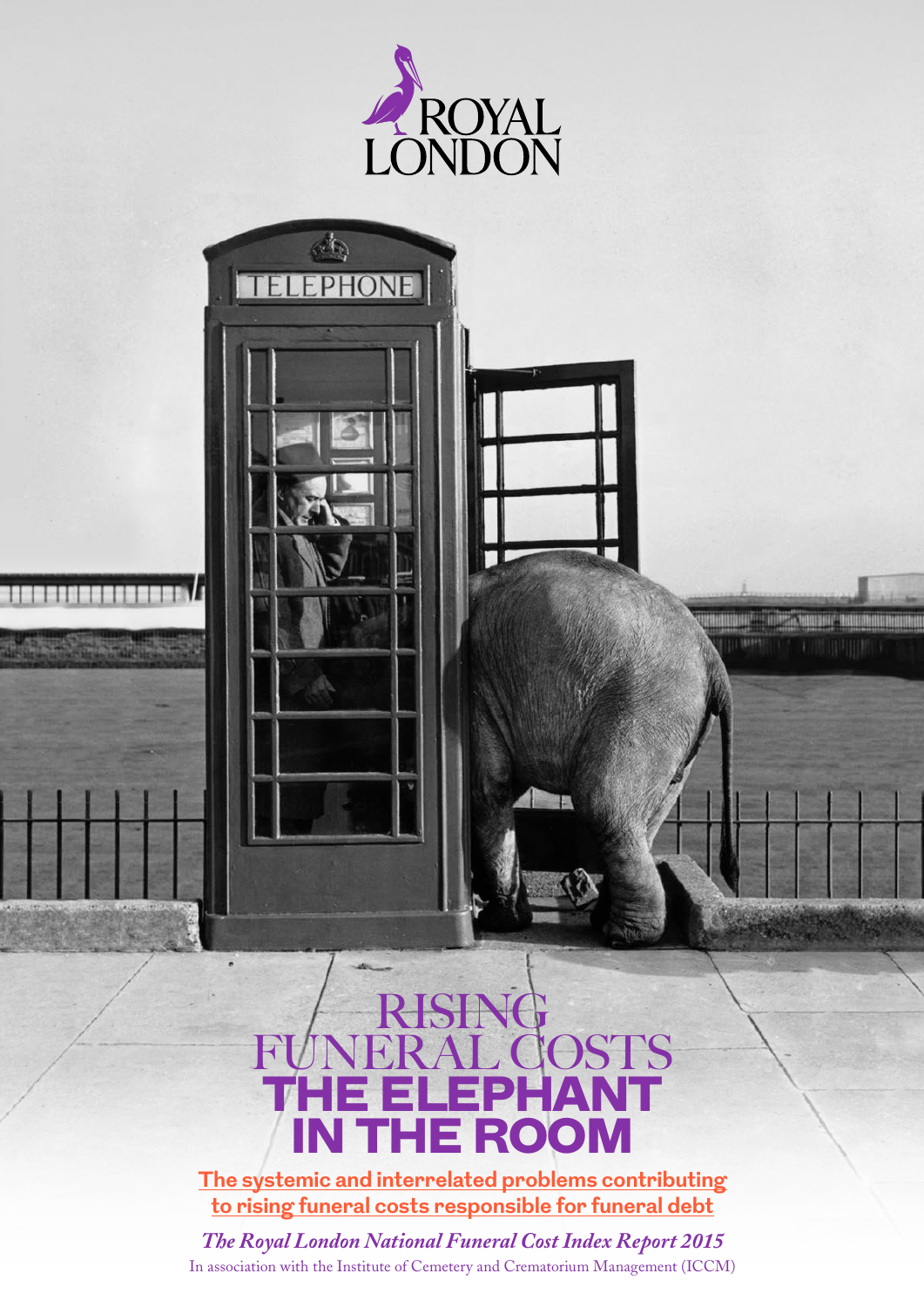# **CONTENTS**

**Executive Summary** 

National Funeral Costs: Above-inflation rises past, present, future

Local Differences: The postcode lottery remains

Funeral Spending: Tightening belts and shopping around

Funeral Debt: Average debt levels on the rise

Social Fund Funeral Payments: An increasingly flawed benefit at breaking point

Conclusions and Recommendations

Appendix: Find the cost of a funeral in your area Page 39

| Page 4                      |
|-----------------------------|
|                             |
| Page 10                     |
|                             |
| Page 18                     |
|                             |
| Page 24                     |
|                             |
| Page 28                     |
|                             |
| Page 32                     |
| Page 38                     |
|                             |
| $D_{\alpha\alpha\alpha}$ 20 |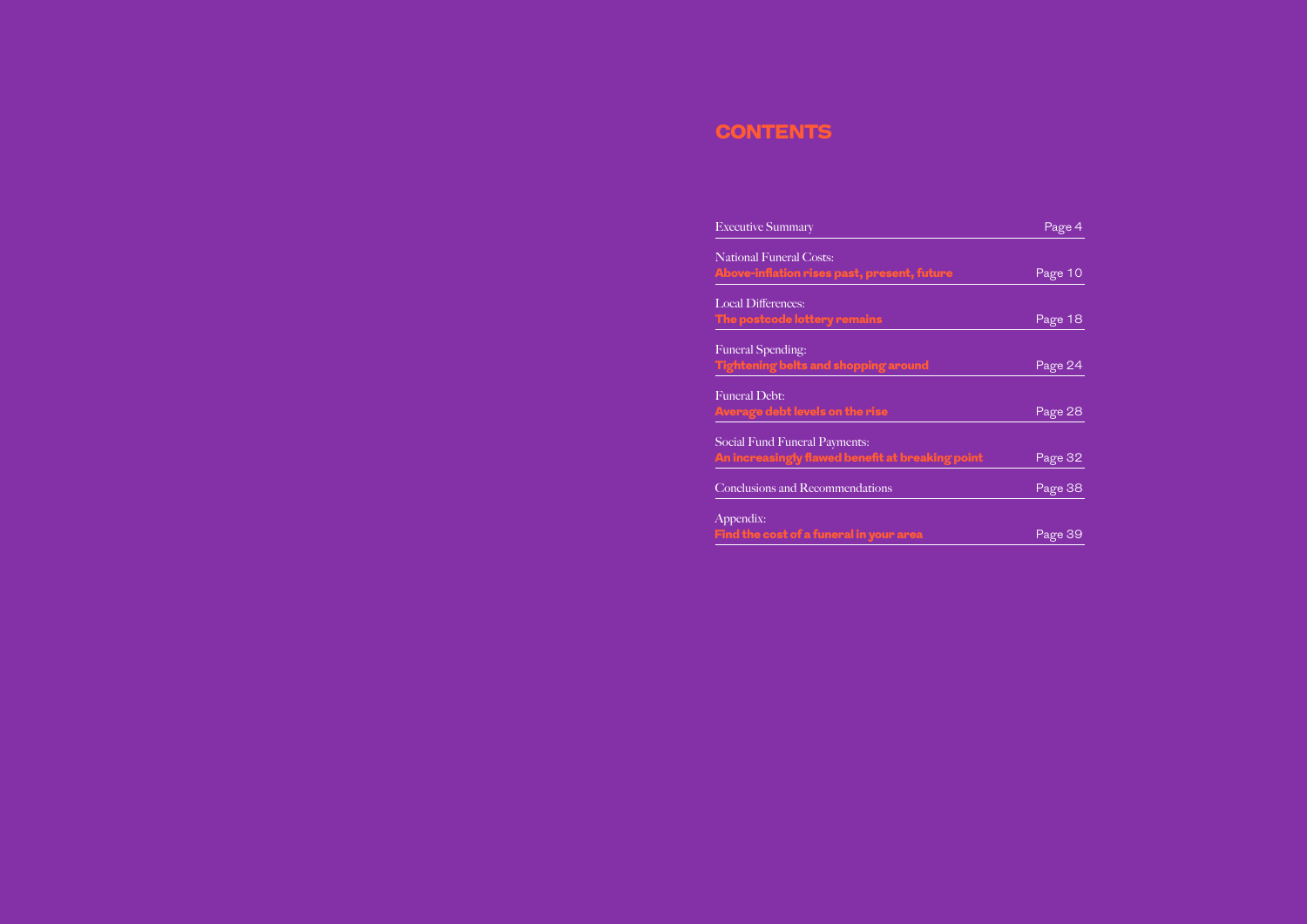# EXECUTIVE SUMMARY

- This year, the Royal London National Funeral Cost Index confirms funeral costs continue to increase ahead of overall inflation. In a year of record low inflation for the UK, funeral costs have increased by 3.9%, compared to an annual inflation rate of 1.0%, as measured by the Retail Price Index (RPI).
- In 2015, the average cost of a funeral was £3,702, an increase of £140 on the 2014 figure. The average cost of a burial funeral is now  $\text{\pounds}4,110$ (up from £3,962 in 2014) and the average cost of a cremation funeral is now  $\text{\pounds}3,294$  (up from £3,162 in 2014).
- This represents the continuation of a long-term trend that has seen funeral costs rise ahead of inflation over the long term. Since 1980, the average annual increase in funeral costs has been 6.1%, compared to an average annual inflation rate of 4.0% (as measured by RPI).
- Looking forward, many underlying systemic factors suggest that, if left unresolved, costs will continue to rise. These include pressure on local authority funding, a shortage of plots for burials, the continued impact of mercury abatement\* regulation on crematoria and the inflationary price effect of the increasing number of private crematoria.
- This year's report also provided some evidence of the social pressures felt by those on low incomes to give their loved ones a 'good send-off'. For example, our research indicates that poorer consumers spend just as much on coffins as wealthier consumers.
- Overall, however, the amount spent on items where there is a discretionary element actually fell this year. Spending on limousine hire, venue hire and flowers all fell. Perhaps this belt tightening was a necessary response to the increased costs for non-discretionary spend items, such as funeral directors' costs and burial and cremation fees?
- In addition, there are signs the funeral industry is responding to consumer demand with more affordable solutions, including more transparent and simple offerings including 'direct cremation'.
- For the first time this year's report includes data from *yourfuneralchoice.com*, which compares funeral directors' costs within each locality. This reveals tangible savings that can be achieved in most local areas, if people shop around. Differences between funeral directors can vary by amounts in excess of £1,000. Of course, we understand that many bereaved people are in great distress and do not feel up to shopping around.
- Given these price increases, it is perhaps not surprising that the average level of funeral debt among those that struggle has increased from £1,305 to  $£1,318,$  and, while individual debt is increasing, data produced by the Department for Work and Pensions (DWP) suggests that the Social Fund Funeral Payment (SFFP) (the state benefit designed to assist people who are struggling to pay for funeral costs) continues to erode in value in real terms.

SFFP awards has fallen again increased by  $\&28$ , this is some way short of the £140 average increase in the cost of a funeral. This means the gap between the value of the payment and the cost of a funeral continues compounded by the fact that claimants have to commit to a funeral package before they know if they will qualify for a payment and what its value will be. Again this year, we call for this benefit to be reformed.

- The number of successful this year and although the average amount paid out to rise. This problem is
- Other actions needed to of abandoned burial plots

address the systemic failures of this sector include reforms to allow the appropriate re-use and for England, Wales and Northern Ireland to follow Scotland's lead in removing the charge for doctors' fees.

<sup>\*</sup> Environmental legislation requires that 50% of cremations in the UK are abated to filter out mercury and other pollutants. Statutory guidance PG5/2(12) produced by DEFRA must be adhered to by crematoria.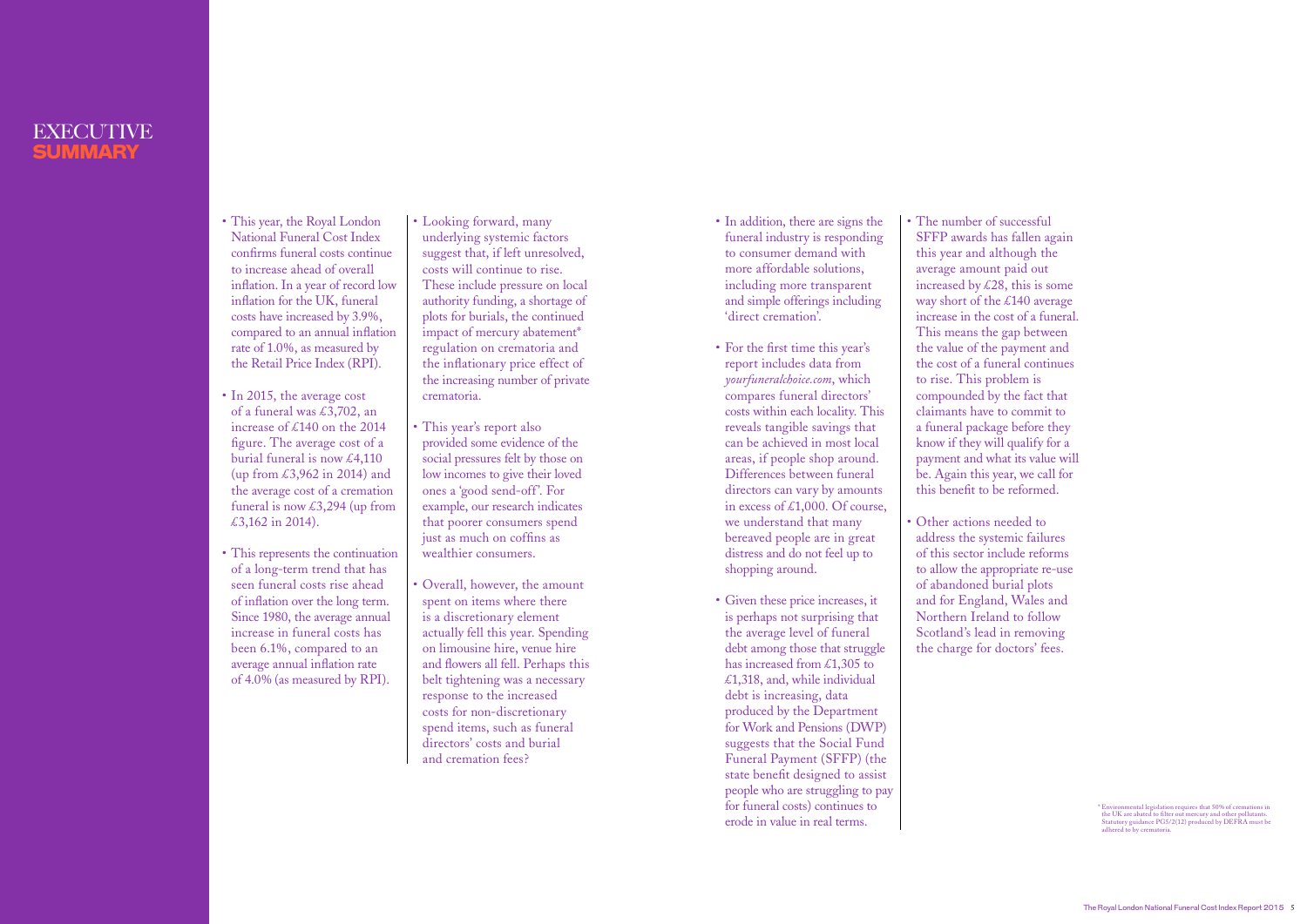- Scotland has led the way by removing doctors' fees for the bereaved from May 2015, with additional plans to look further at this aspect of the benefits system north of the border.
- Consumers appear to be tightening their belt and taking control by reducing discretionary spend.
- Some funeral directors are responding by introducing reduced-cost simple or direct funerals (reducing costs by reducing the level of service that requires funeral director input).
- Pressure groups and media activity led by consumer groups, charities and those with a keen interest in the subject (including Royal London) helped support Emma Lewell-Buck MP in a successful first reading of the Funeral Services Bill, introduced in December 2014.
- Natural and woodland burials are on the rise, providing an alternative to traditional (and often expensive) burials.
- Several local authorities have tendered funeral directors for the provision of a low cost Municipal Funeral Services where a price is guaranteed. The larger authorities continue to provide public health funerals.

all concerned to work together introducing a benefit system which is fast, simple, sympathetic, valuable and economical (ringfencing vulnerable claimants and tax payers from unreasonable costs, allowing them to grieve

a more transparent and innovative funeral service provision from an industry that has an incredibly enviable customer service record.

• a full and fundamental review

• policymakers in England, Wales and Northern Ireland to follow Scotland's lead and do away with

underlying interrelated issues that are causing funeral cost rises which affect and/or emanate from pressures on local authorities

- of the Social Fund Funeral Payment system.
- 'cash for ash' doctors' fees.
- policymakers to look at the and funeral directors.
- to find better outcomes for bereaved UK citizens by in their own time).
- the facilitation of more sustainable and affordable locally provided services.
- 

# INTRODUCTION

By Simon Cox

Founded in 1861 to help people pay for their funerals, this is a key focus for Royal London as it continues to provide life insurance to people today. For the first time, this report brings together insights from three major pieces of research/data sources, and perspectives from a wide range of stakeholders. The report has ideas on how to tackle this growing problem that affects the most disadvantaged in society, when they are at their most vulnerable.

The findings in this report suggest that the UK's most vulnerable bereaved are taking on increased levels of funeral debt. They also suggest that the problem is set to increase significantly, if steps are not taken to address issues facing almost every element of today's funeral.

- **•** At the macro level, the public sector deficit and austerity measures, including cuts to individual benefits and local authority funding, applying pressure to the funeral sector.
- Many cemeteries are financially unsustainable, a situation which is compounded by a lack of burial plots and a reluctance to utilise abandoned old graves.

• The inflationary impact of new private crematoria on the consumer, directly through higher prices and indirectly by taking footfall and revenue from existing local authority crematoria. Furthermore, it looks like we are set for a record number of newbuild crematoria in the coming year with more than 20 going through the planning process at present.

- Understandable lack of shopping around by consumers at their lowest ebb, and an industry where costs can be opaque. As we have been able to identify for the first time this year, the reality is a huge range in pricing, which could potentially save consumers hundreds of pounds.
- The state safety net, the Social Fund Funeral Payment, is an important benefit but the claims process is flawed for those that use it and awards are increasingly inadequate in value.

**Royal London commissioned this year's follow-up study to the Royal London National Funeral Cost Index Report 2014 to understand the yearon-year changes in funeral costs faced by consumers in the UK. We wanted to shed light on the many interrelated systemic issues, which contribute to sustained above-inflation funeral costs that are directly attributable to funeral debt in the UK.**

**However, our research reveals that the continued focus on this topic might be beginning to have some impact:**

> Simon Cox Consumer Protection Proposition Lead, Royal London Group

# **Given this context, Royal London calls for:**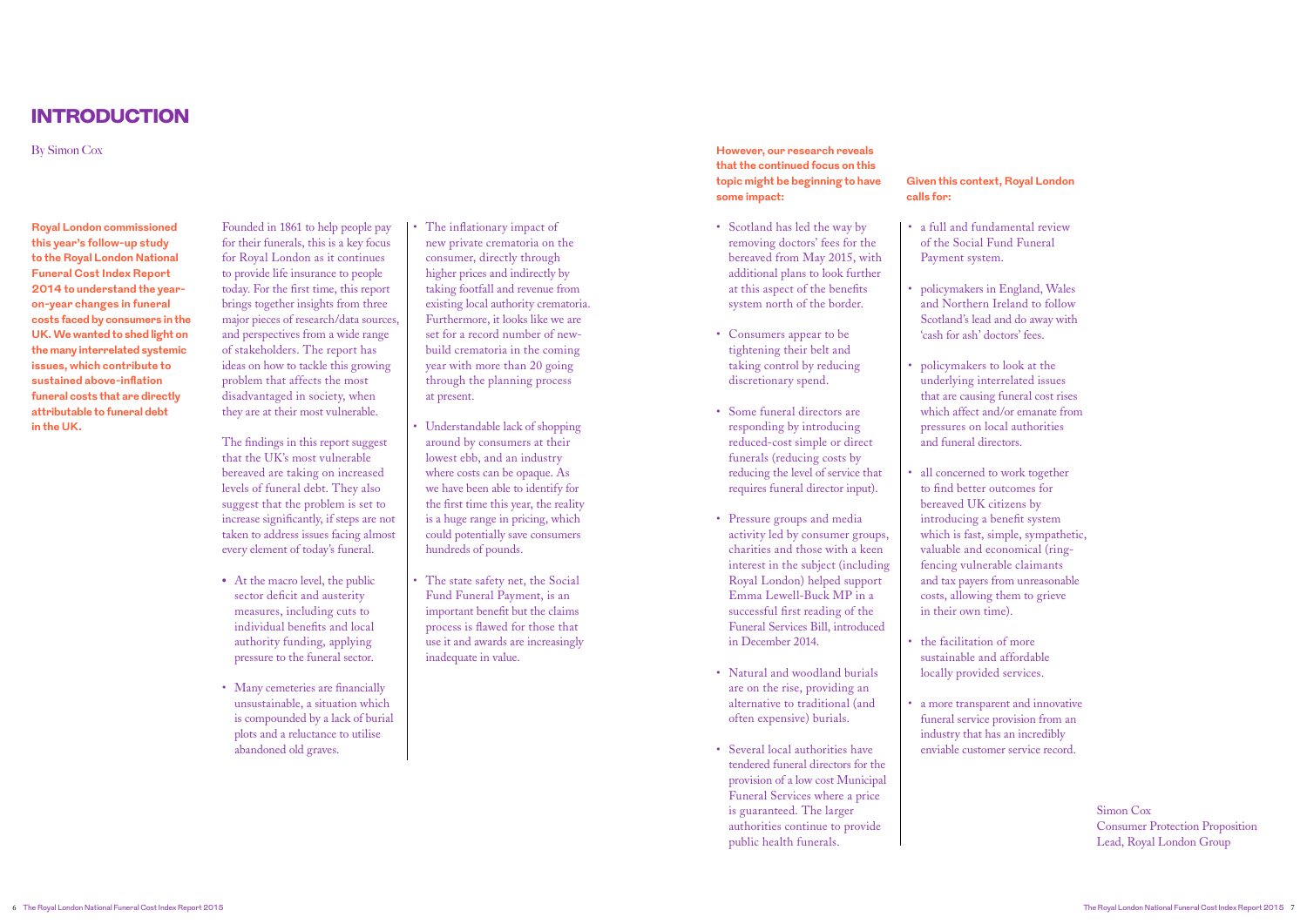Royal London commissioned two surveys from YouGov's online panel, drawing on two samples: 2,000 nationally representative adults aged 18+ and 1,004 adults aged 18+ who had organised a funeral in the last five years.

Fieldwork for the YouGov surveys took place in the period 11/06/2015 - 15/07/2015.

ICCM surveyed 271 crematoria in the UK to ascertain their costs for cremation. They also conducted survey research to ascertain the costs of burial at two cemeteries in close proximity to the crematoria to allow us to analyse the comparative costs of cremations and burials.

Fieldwork for ICCM took place between June and August 2015.

Data has also been provided by *yourfuneralchoice.com*. Their data is based on mystery shopping of funeral directors to gather information and prices for a comparable 'simple funeral' to include collection/care of the deceased, a basic coffin, hearse, and to manage a simple service at a crematorium. Prices based on this research do not include disbursements or minister/celebrant fees. This approach was used to gather data for each extended postcode (i.e. RG1). If insufficient information was available within the postcode (usually in rural areas where there would be no local 'in-postcode' funeral director) the search was expanded up to 8 miles from the postcode centre.

- **Nicki Hill** Funeral Director/Owner, Bright-Hill Funerals
- **Rosie Inman-Cook**  Natural Death Centre
- **Heather Kennedy** Fair Funerals Campaign Manager
- **Tim Morris**  Chief Executive, Institute of Cemetery and Crematorium Management
- **Mike Owen** Chief Executive, National Association of Funeral Directors
- **Andy Paling**  Managing Director, GreenAcres Group
- **Alan Slater MBE**  former Chief Executive, National Association of Funeral Directors
- **Nick Willcocks**  Chief Executive, *yourfuneralchoice.com*

Please note that since last year's report we have retested some reanalysis within the 2014 data. may differ marginally from last year's report.

This means that in a small number of instances the data quoted here

# SUMMARY OF RESEARCH METHODS FINALLY

**This report is based on research from a variety of sources and using the following methods:**

**Contributions were sought from the following experts, stakeholders and practitioners:**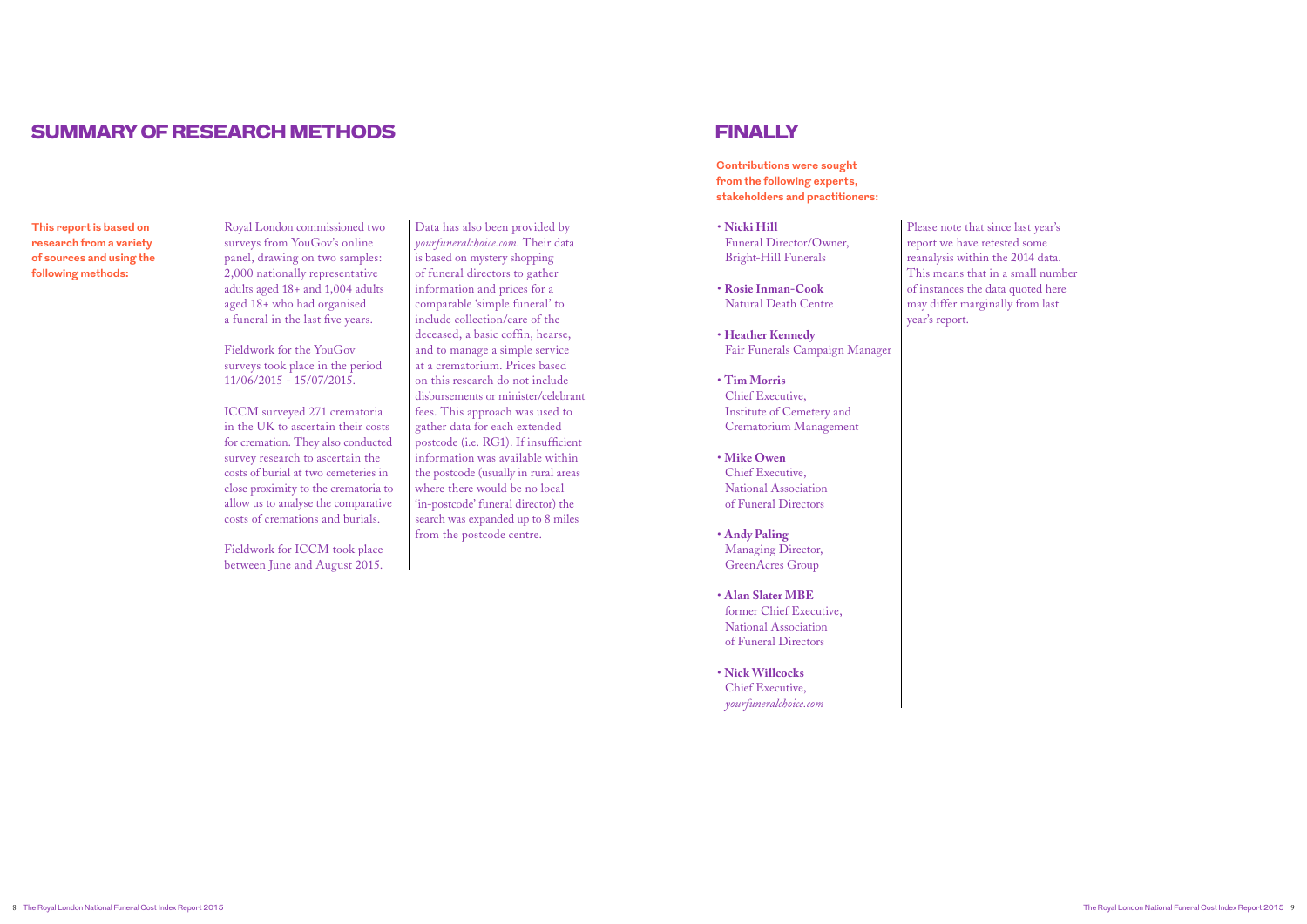# **Changes in funeral costs 2014-2015**

Although annual inflation (as measured by RPI) has only been 1.0%, the cost of a UK funeral actually increased by 3.9% between 2014 and 2015. The average cost of a funeral in 2015 is now £3,702, compared to  $\text{\pounds}3,562$  in 2014.

The results of this year's study reveal that UK funeral costs increased significantly above inflation. In a year when there were economic concerns about deflation and price decreases, overall UK inflation hit record lows.



Source: Royal London National Funeral Cost Index surveys.



### **Chart 1: Funeral Cost Changes 2014 to 2015 Changing costs yr on yr in £s**

As Chart 1 illustrates, costs for burials and cremations have both increased. On average, a funeral in 2015 is £140 more expensive than in 2014. Cremation costs have risen more rapidly than burial costs in the last year. The average cost of a cremation has increased by 4.2% to £3,294, while the average cost of a burial has increased by 3.7% to £4,110.

# NATIONAL FUNERAL COSTS: ABOVE-INFLATION RISES PAST, PRESENT, FUTURE

**"Cemeteries are unsustainable and local authorities are having or not to provide the service rather than providing new ones at considerable cost. Of course, cemeteries could become became a lawful option across the Select Committee Inquiry – Cemeteries report of 2000 'If the public are to continue to have access to affordable, accessible needs of the bereaved, there appears to be no alternative**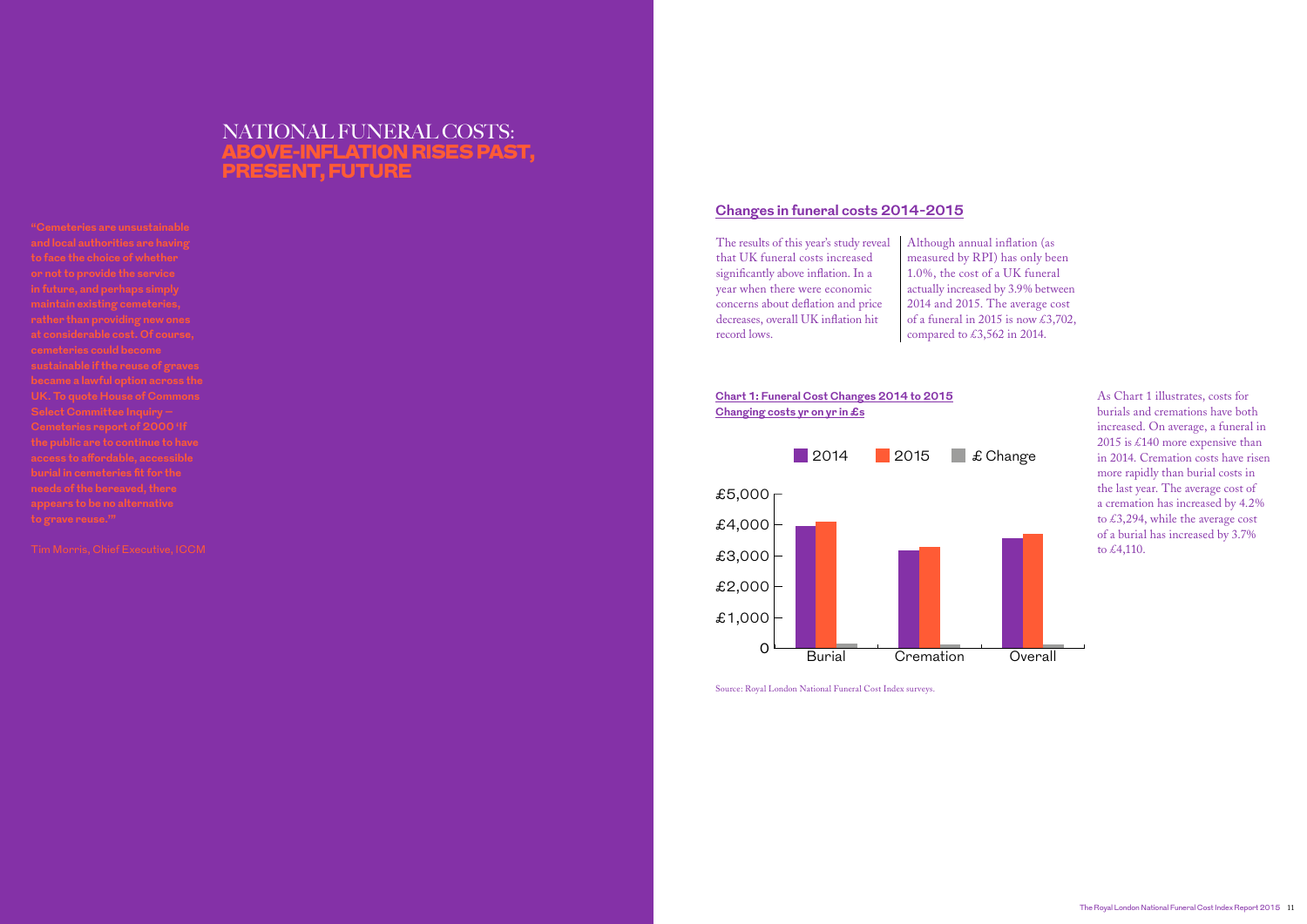### **Long-term trends in funeral cost inflation**

This year's cost increase represents a continuing trend for high levels of funeral cost inflation.



## **Chart 3: Examples of long term inflation rates Annual inflation rates (1980–2015)**

#### Source: Oddfellows/Trajectory (RPI)



Chart 2 illustrates the key component elements of funeral costs for both burials and cremations in 2014 and 2015.

> Source: Royal London National Funeral Cost Index surveys. Note that, in 2015, doctors' fees do not apply for cremations in Scotland



outstrips inflation for a range of annual funeral cost inflation Price Index (CPI) by an even greater more commonly used Consumer Inflation would outstrip the now overall inflation as measured by the Chart 3 provides examples of inflation rates for a range of items since 1980. It shows that over the period annual funeral cost inflation has been significantly higher than Retail Price Index (RPI). Funeral extent. The chart also shows that everyday items like milk, bread and petrol. Indeed funeral cost inflation is similar to house price inflation, which is widely regarded as problematic, a result of chronic supply shortages that results in people being priced out of the market. As we will see later in this report, though a different market, funerals suffer from similar characteristics and pressures.

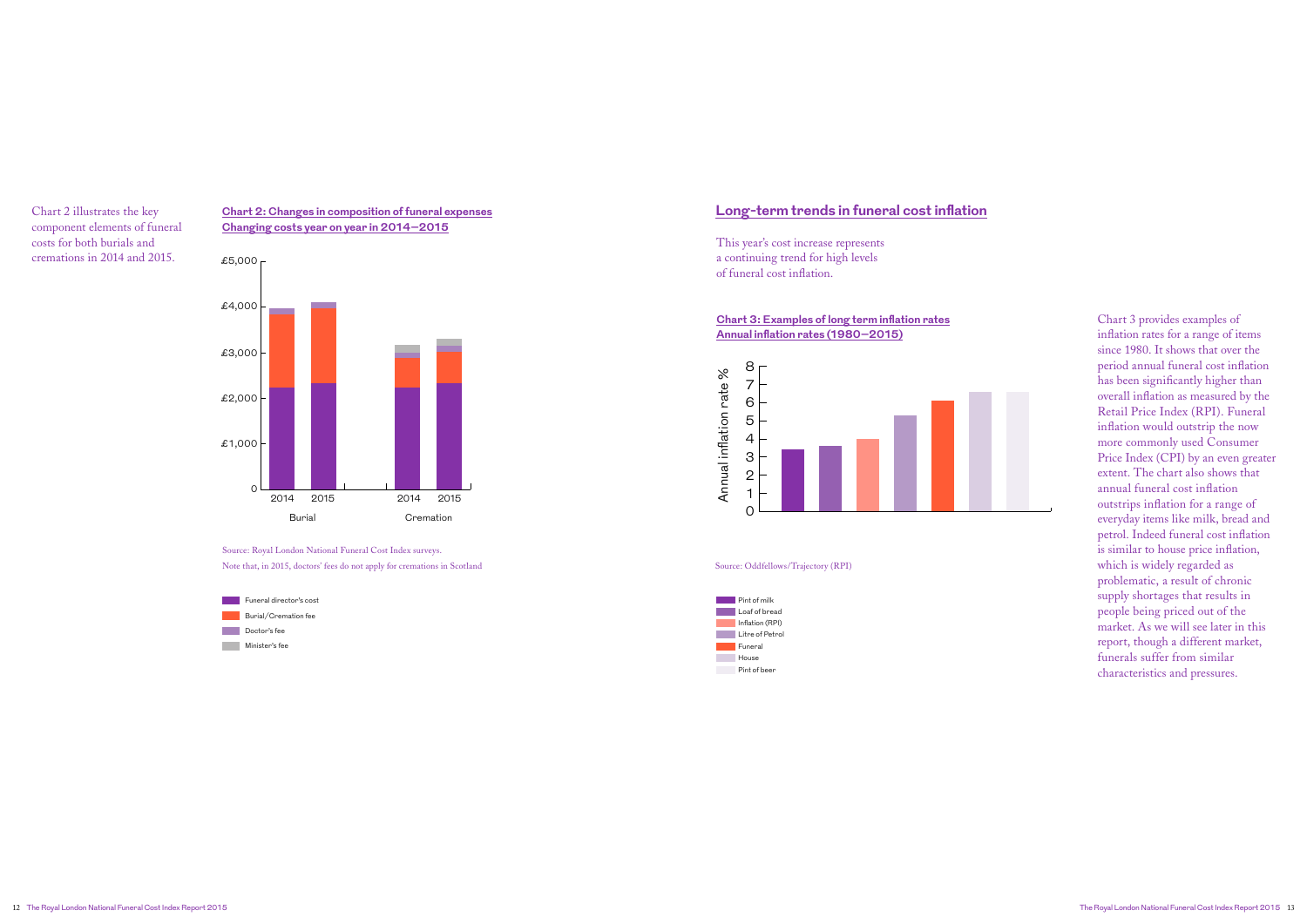# **Funeral Directors' Costs**

As illustrated in Chart 2, funeral directors' costs constitute by far the biggest component of the cost of a funeral. In 2015, they accounted for 71% of the cost of a cremation and 57% of the costs of a burial. Furthermore, between 2014 and 2015 funeral directors' costs increased by 5%.

From this, and previous years' above-inflation increases, it appears that funeral directors' costs will continue to increase in future. However, we should point out that there is a great variation in the fees charged by individual funeral directors. New data for this year's report, presented on page 26, shows that even funeral directors operating in the same area charge very differently. So it is not possible to talk of a single approach to pricing within the sector. However, the aggregate result of these individual pricing decisions has resulted in above-inflation costs in recent years.

**Looking forward, it seems that** 

**the pressures leading to aboveinflation increases in funeral costs are set to continue. The factors driving cost increases have been identified by the range of experts that have contributed to this report. On the right, we take some of the key costs in turn.**

# **Cremation Fees**

- Local authority crematoria in the UK are under pressure to increase fees for a number of reasons, including:
- Further planned cuts to local authority funding from central government over this parliament. In the general climate of cuts, crematoria represent a rare opportunity for local authorities to increase revenue.
- The impact of significant investment required to upgrade crematoria resulting from EU environmental legislation for mercury abatement are still being felt.
- Crematoria are under pressure to compensate for the losses sustained by maintaining full or nearly full cemeteries (also see below).
- Perhaps counter intuitively, the increase in the number of new private crematoria is currently serving to increase costs. Firstly, private crematoria tend to be more expensive (c.10%) than local authority crematoria. Secondly, they put further pressure on adjacent local crematoria, reducing the number of services conducted, which in turn results in an increase in prices.

 – For example, in Hampshire, Portchester crematorium carried out 4,248 cremations in 2013. In December 2013, a new crematorium opened locally, in Havant, which carried out 974 cremations in 2014. Portchester crematorium numbers dropped to 3,356 in 2014 (resulting in a loss of revenue of over £350,000). In future, the number of cremations conducted at Portchester is likely to drop further.

However, in an interesting new development, the Localism Act 2011 now permits local authorities to trade to raise revenue. For example, North Lincolnshire Council has started selling headstones directly to the public and is reportedly considering a funeral directing service. This development, if it becomes more widespread, could be a mechanism for reducing costs in future.

**"The cuts in central government funding to local authorities are now biting hard. We have never seen it like this before. Staff levels have been reduced by many authorities whilst those that remain struggle to maintain service standards."** 

Tim Morris, Chief Executive, ICCM

**"There is a problem with new crematoria being built close to existing ones, rather than in areas without them. This is a problem because they don't generate any new business. They often take business off of the existing public sector crematorium. So competition is not reducing fees, it's increasing them because the public sector crematorium has to run its operation, but with fewer cremations. Recently, a dramatic and unprecedented rise in the number of planning applications for new crematoria has been recorded. At present four new builds are underway and 25 proposed sites are in the planning process. This will inevitably reduce numbers of cremations being carried out at other crematoria."** 

Tim Morris, Chief Executive, ICCM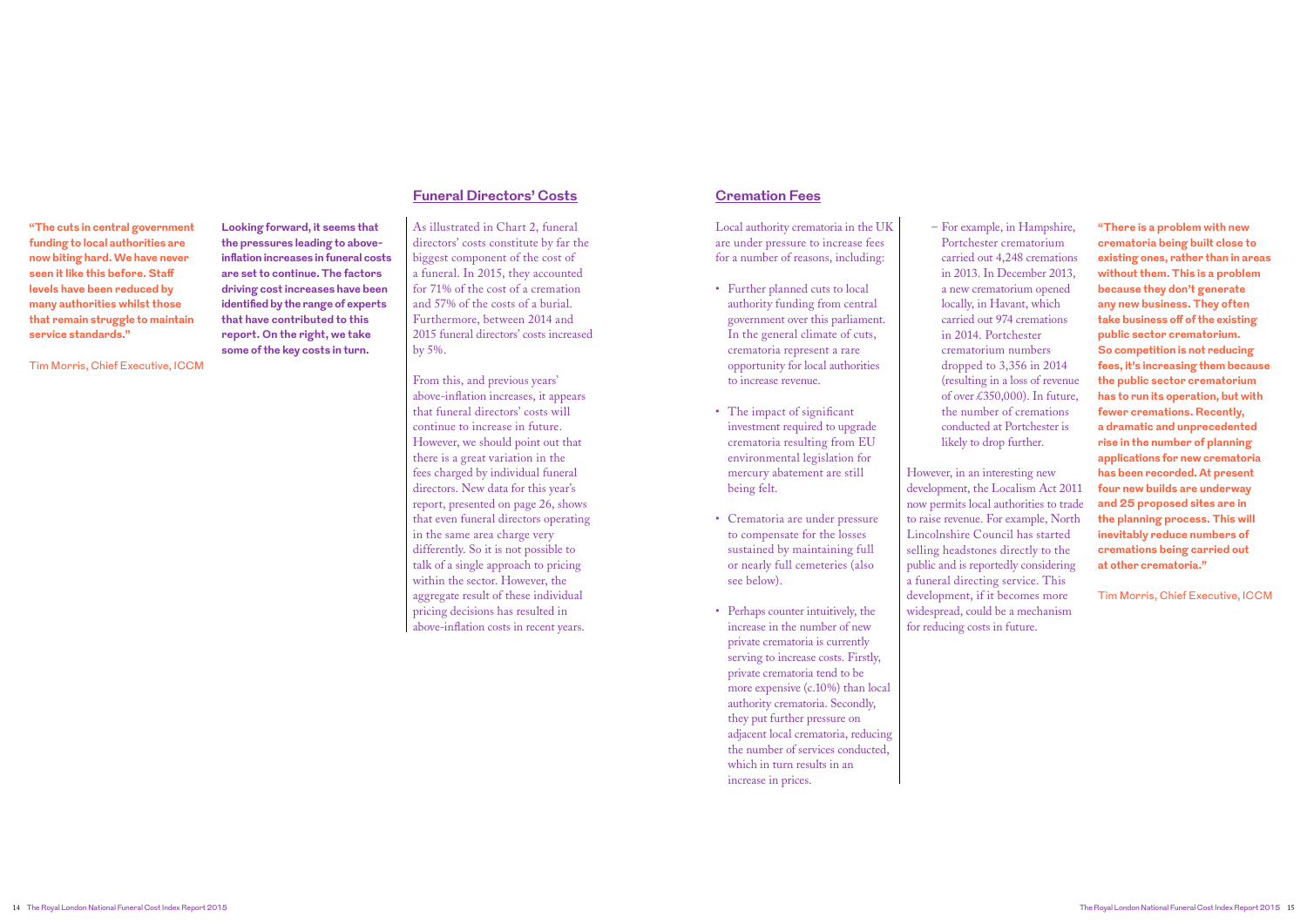**"Many natural burial grounds have plot prices below £600. Importantly, of the privately operated grounds, approximately 50% do not charge multiple fees to bury individuals from outside their area. The Association of Natural Burial Grounds has dozens of monitored sites across the UK where this more affordable option prevails.**

**"Knowledge of this affordable, green option is not often presented to urban families by undertakers as they may not want to commit their men and vehicles to a long run out of town. Distressingly for many, this leads them to choose cremation for financial reasons when burial would have been preferred.**

**"Increasingly direct funerals, both cremation and burial, are being sought. A nationwide direct burial service has now been established, charging between £1,600 and £1,800. This includes the services of a funeral director and burial at a natural burial ground."**

Rosie Inman-Cook, The Natural Death Centre

### **Burial Fees**

Last year, our report called for a change in the regulations around burial, allowing for the reuse of abandoned plots. This call has fallen on deaf ears. As a result, local authorities are still facing the increased cost pressures because they have to maintain cemeteries that are full or nearly full. Of course, such cemeteries generate no or little revenue for the authority. This creates the knock-on effect, where crematoria are expected to offset these costs, mentioned above. This is, of course, dependent on a local authority owning and operating a crematorium – many don't. Again we would ask the government to reconsider the use of abandoned plots to ease these pressures.

However, on a more positive note, this pressure does seem to be a catalyst for change and innovation as there appears to be a significant rise in woodland or natural burials. Natural burial has grown from nothing in 1993, when Ken West established the first burial ground in Carlisle, to five sites at the turn of the millennium.

Today, according to Andy Paling of GreenAcres Group, there are in excess of 270 operating woodland and natural burial grounds, which is approximately the same number as cremation sites in the UK. Five years ago woodland and natural burial accounted for only 3% of burials. This has risen to 8% as the availability of woodland/natural burial sites has increased.

**"The growth in woodland/natural burials has accelerated over recent years (and continues to do so) as the knowledge and concern over environmental considerations has come to the fore and reflecting a desire that the life lost is celebrated appropriately for that individual.**

**"For more and more individuals a short slot in a semi-industrial conveyor belt process of a crematorium is not the send-off they want for their loved one and the churchyard is not an option for many, as the population becomes increasingly secular.**

**"Increasing availability has seen woodland/natural burial becoming a 'normalised' choice for the bereaved; in the same way hearses are now routinely replaced by lorries, campervans and motorcycles – to fit the desires of the bereaved and the consumer desire for this greener and more personal goodbye."** 

Andy Paling, Managing Director, GreenAcres Group

**"The Natural Death Centre charity supports the reuse of graves. After all, for hundreds of years, reuse of space was standard practice in churchyards before more permanent memorialisation became the norm."** 

Rosie Inman-Cook, The Natural Death Centre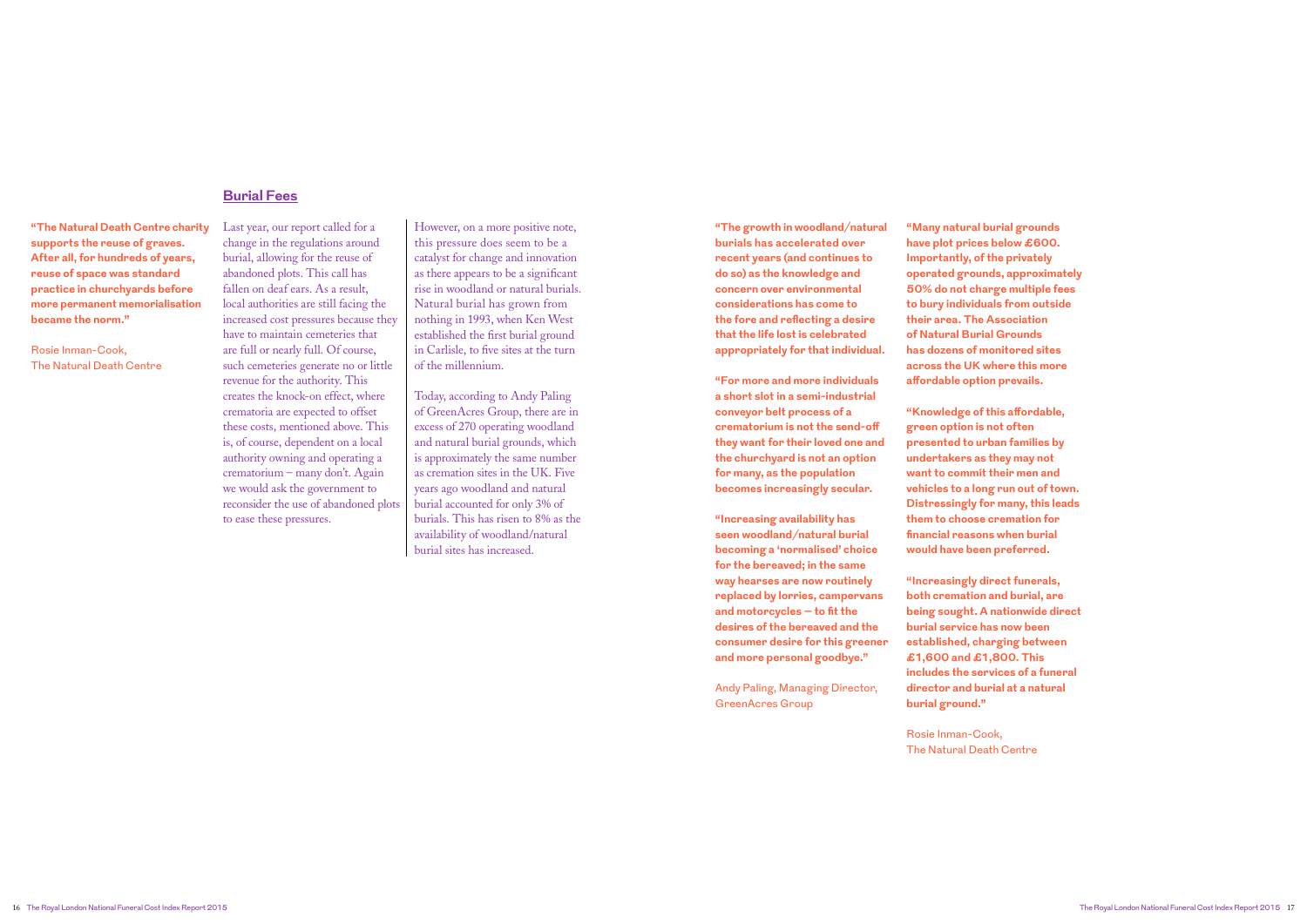Data gathered for this report by YouGov and directly from the crematorium and cemetery operators, reveals the cost of a funeral continues to be a postcode lottery. Basic funeral charges ranged from a low of  $\text{\pounds}2976$ (for a cremation in Greenock) to £7,216 (for a burial in Beckenham, Kent) – a difference of £4,240.

This suggests regional disparities are widening. One notable exception to this is Wales, one of the lower cost areas, but a nation that saw the greatest percentage increase (5.2%) in costs between 2014 and 2015.

Scotland shows one of the lowest rises in costs, and this can be largely attributed to the removal of doctors' fees in May 2015, slicing £164 off the cost of a funeral in one fell swoop. This move is to be welcomed, and we call for policymakers in England, Wales and Northern Ireland to follow suit.

When we look at costs on a local, rather than regional, level the extreme cost differences around the UK are apparent.

Looking further down the rankings, the West Midlands emerges as the next most expensive region after London for a funeral. By contrast, the affluent South East region is mid-ranked for funeral costs. This almost certainly reflects the relatively high degree of urbanisation and population densities in these areas.

# LOCAL DIFFERENCES: THE POSTCODE LOTTERY REMAINS

**"Whilst reuse legislation is available to London local used due to its inadequacy. A number of London authorities have turned to Church of England law to enable the reuse of graves, as this route permits the reuse of of cemeteries, and hence risk of impact on heritage and existing is much reduced. The government fit-for-purpose reuse legislation for England and Wales. The Scottish Government has consulted on reform of legislation** 

**"Hackney and Tower Hamlets councils have both exhausted all new burial space with their residents that prefer burial, having to use neighbouring facilities where non-residents fees are applied."** 

Tim Morris, Chief Executive, ICCM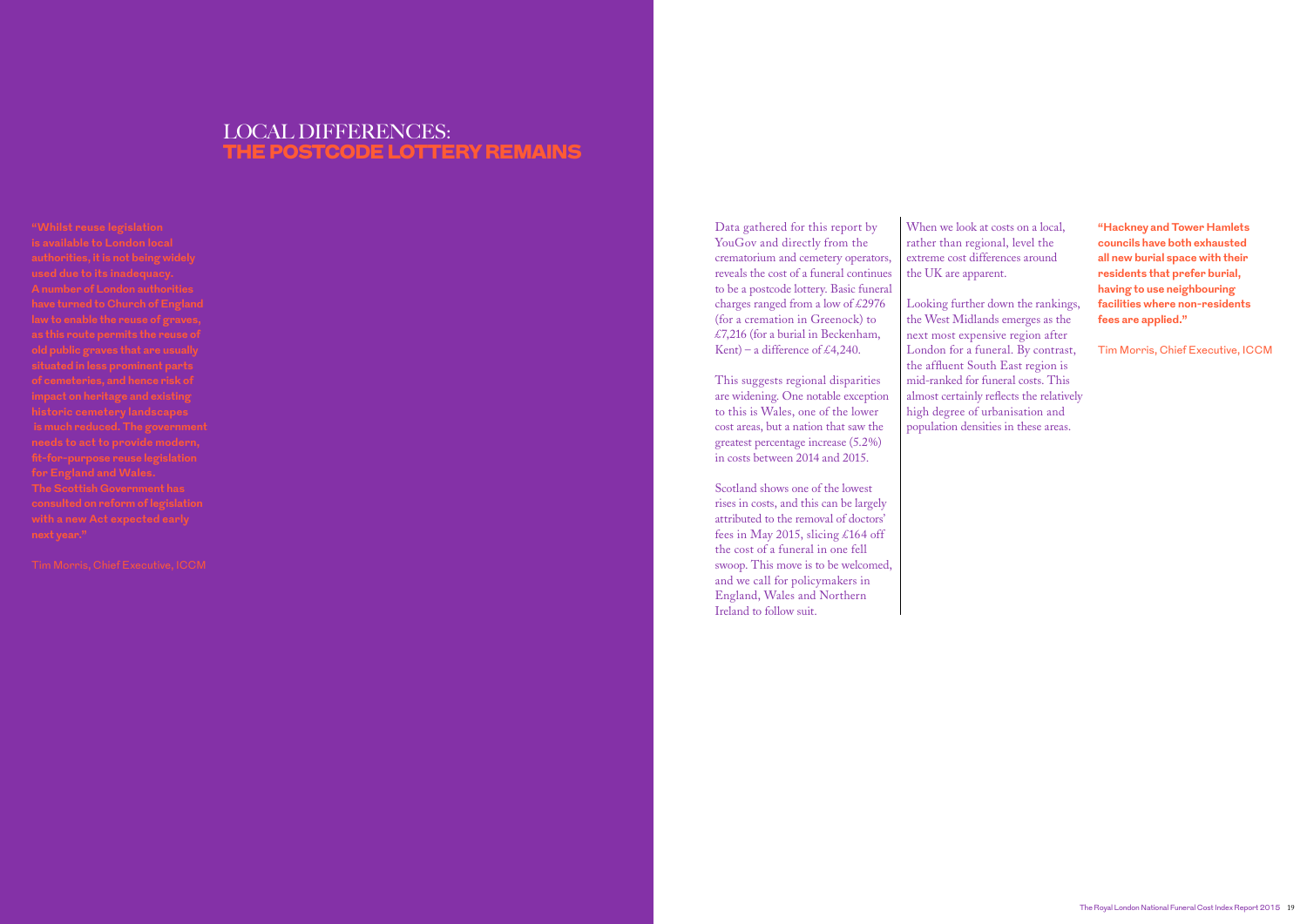### **Table 3: Biggest % change year on year 2014 – 2015**

| <b>LOCATION</b>         | £ change | % change |
|-------------------------|----------|----------|
| <b>Lytham St. Annes</b> | £298     | 10%      |
| <b>Norwich Central</b>  | £351     | 9%       |
| <b>Bournemouth</b>      | £297     | 9%       |
| <b>Aberdare</b>         | £279     | 9%       |
| <b>Gwent</b>            | £281     | 9%       |
| <b>Basildon</b>         | £288     | 8%       |
| <b>Chesterfield</b>     | £265     | 8%       |
| <b>Lichfield</b>        | £258     | 7%       |
| <b>Bangor</b>           | £233     | 7%       |
| <b>Semington</b>        | £246     | 7%       |
|                         |          |          |

Source: Royal London National Funeral Cost Index surveys.

 This year we have also been able to identify the local areas which have seen the biggest changes in funeral costs. Table 3 identifies the 10 locations with biggest rise in funeral costs in 2015.

Bearing in mind the average increase for a UK funeral was a 3.9% rise in costs, we can see that seven of the top ten have seen funeral cost increases of 8% or more, over twice the national average.

## **Table 1: Most expensive locations for funerals**

| <b>LOCATION</b>      | <b>Burial</b> | <b>Cremation</b> | <b>Average</b> |
|----------------------|---------------|------------------|----------------|
| <b>Beckenham</b>     | £7,216        | £3,529           | £5,372         |
| <b>Southgate</b>     | £6,947        | £3,374           | £5,161         |
| Wandsworth           | £6,936        | £3,216           | £5,076         |
| <b>Enfield</b>       | £6,655        | £3,359           | £5,007         |
| <b>Woking</b>        | £6,165        | £3,419           | £4,792         |
| <b>Tooting</b>       | £6,215        | £3,172           | £4,693         |
| <b>Leatherhead</b>   | £5,771        | £3,529           | £4,650         |
| <b>Golders Green</b> | £5,685        | £3,284           | £4,484         |
| <b>Aldershot</b>     | £5,528        | £3,426           | £4,477         |
| <b>Barnet</b>        | £5,685        | £3,219           | £4,452         |
|                      |               |                  |                |

Source: Royal London National Funeral Cost Index surveys.

Table 1 illustrates the 10 most expensive locations for a funeral in the UK. It is interesting to note the most expensive locations are in or immediately around London, and are for burials rather than cremations. London has a particular problem with a shortage of burial plots.

#### **Table 2: Cheapest locations for funerals**

| Given the most expensive places                                           | <b>LOCATION</b>     | <b>Burial</b> | <b>Cremation</b> | <b>Average</b> |
|---------------------------------------------------------------------------|---------------------|---------------|------------------|----------------|
| for a funeral are London locations,<br>perhaps it's not surprising to see | <b>Belfast</b>      | £3,027        | £2,989           | £3,008         |
| Northern Ireland and Scotland on                                          | <b>Amersham</b>     | £3,040        | £3,164           | £3,102         |
| this list. However, just to emphasise                                     | <b>Yeovil</b>       | £3,115        | £3,189           | £3,152         |
| the true postcode lottery of funeral                                      | <b>Alford</b>       | £3,147        | £3,179           | £3,163         |
| costs, we also see representation from                                    | <b>Bridgwater</b>   | £3,145        | £3,264           | £3,204         |
| southern counties of England in the<br>form of Amersham. This creates     | <b>Kirkleatham</b>  | £3,120        | £3,294           | £3,207         |
| the prospect of families living only                                      | <b>Falkirk</b>      | £3,355        | £3,065           | £3,210         |
| a few miles apart facing drastically                                      | <b>Paisley</b>      | £3,359        | £3,065           | £3,212         |
| different costs for a funeral.                                            | <b>Greenock</b>     | £3,448        | £2,976           | £3,212         |
|                                                                           | <b>Glasgow West</b> | £3,359        | £3,085           | £3,222         |

Source: Royal London National Funeral Cost Index surveys.

The cheapest locations for a funeral in the UK are listed in table 2. Given the most expensive places for a funeral are London locations, perhaps it's not surprising to see Northern Ireland and Scotland on this list. However, just to emphasise the true postcode lottery of funeral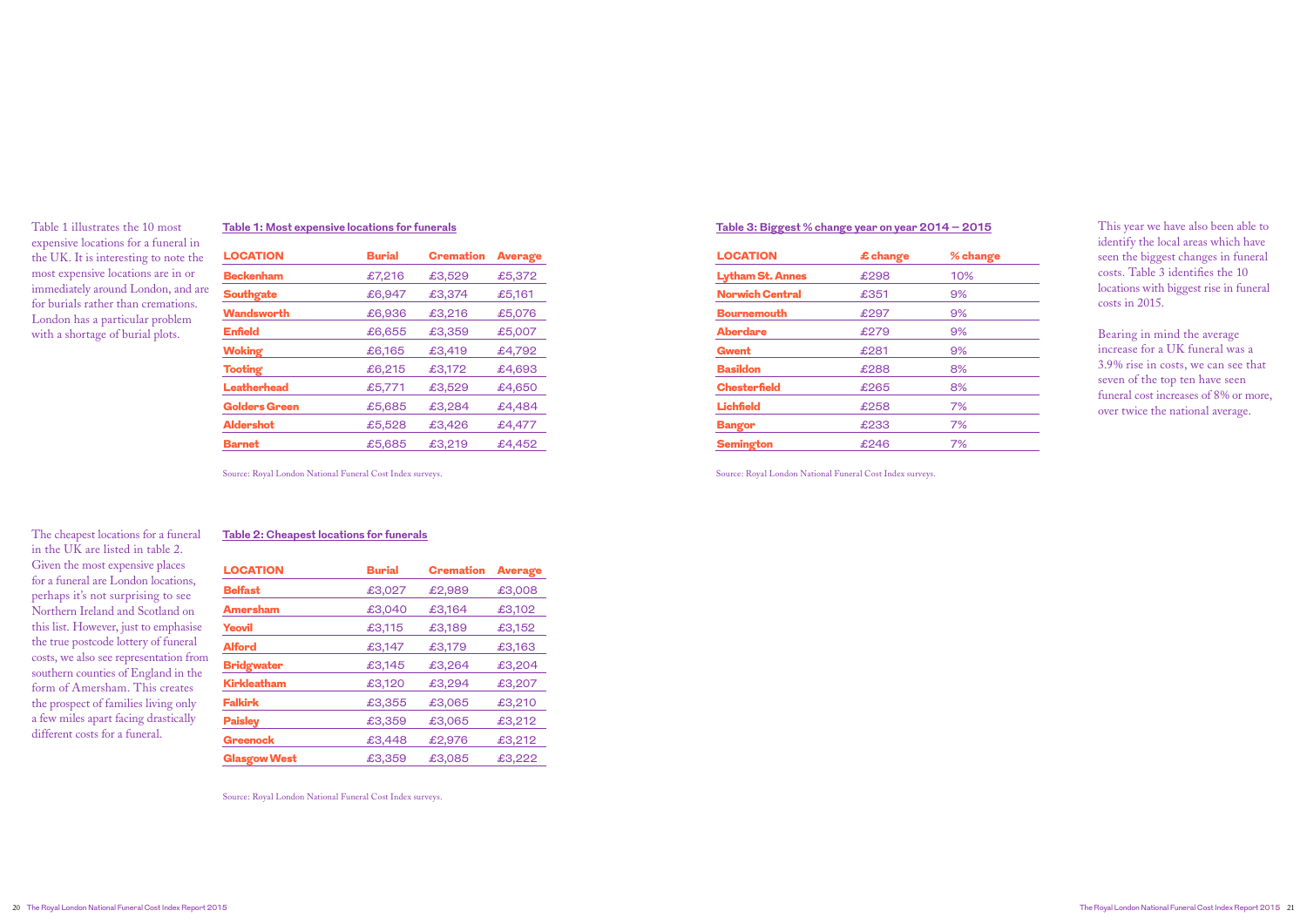# **Non-residents' fees – a problem which accentuates burial shortages**

Although it currently only affects a small proportion of funerals, non-residents' fees contribute to high funeral costs.

Non-residency fees apply when people wish to be buried somewhere other than where they lived; it can also apply when people who want a burial have no local choice, for example, because local plots are full or scarce. Fees tend to rise as space becomes short, with doubling or trebling of costs, and serve to remind us that the underlying problem is a shortage of burial space.

Typically, local authorities impose higher costs on non-residents than residents, and historically, nonresidents were charged an additional fee by some authorities as they had not contributed to the maintenance of local cemeteries by way of local taxation. In recent years, some authorities have introduced non-resident fees as a way of preserving space for residents. Some have gone further and only permit burials of residents.

If the fundamental issues about burial plot shortage in some locations is not addressed, we predict increasingly more people will have to pay non-residents' fees in future.

#### **Table 4: Top 5 Non-residents' Fees**

| <b>LOCALITY</b>  | Cost for non-resident's burial |
|------------------|--------------------------------|
| <b>Lewisham</b>  | £11,148                        |
| <b>Beckenham</b> | £10,465                        |
| <b>Eltham</b>    | £10,230                        |
| Wolverhampton    | £8,349                         |
| <b>Southwark</b> | £7,731                         |

Source: Royal London National Funeral Cost Index surveys.

Table 4 shows the five most expensive locations for non-residents. All five are drawn from either London or the West Midlands – two regions with the most expensive funeral costs overall.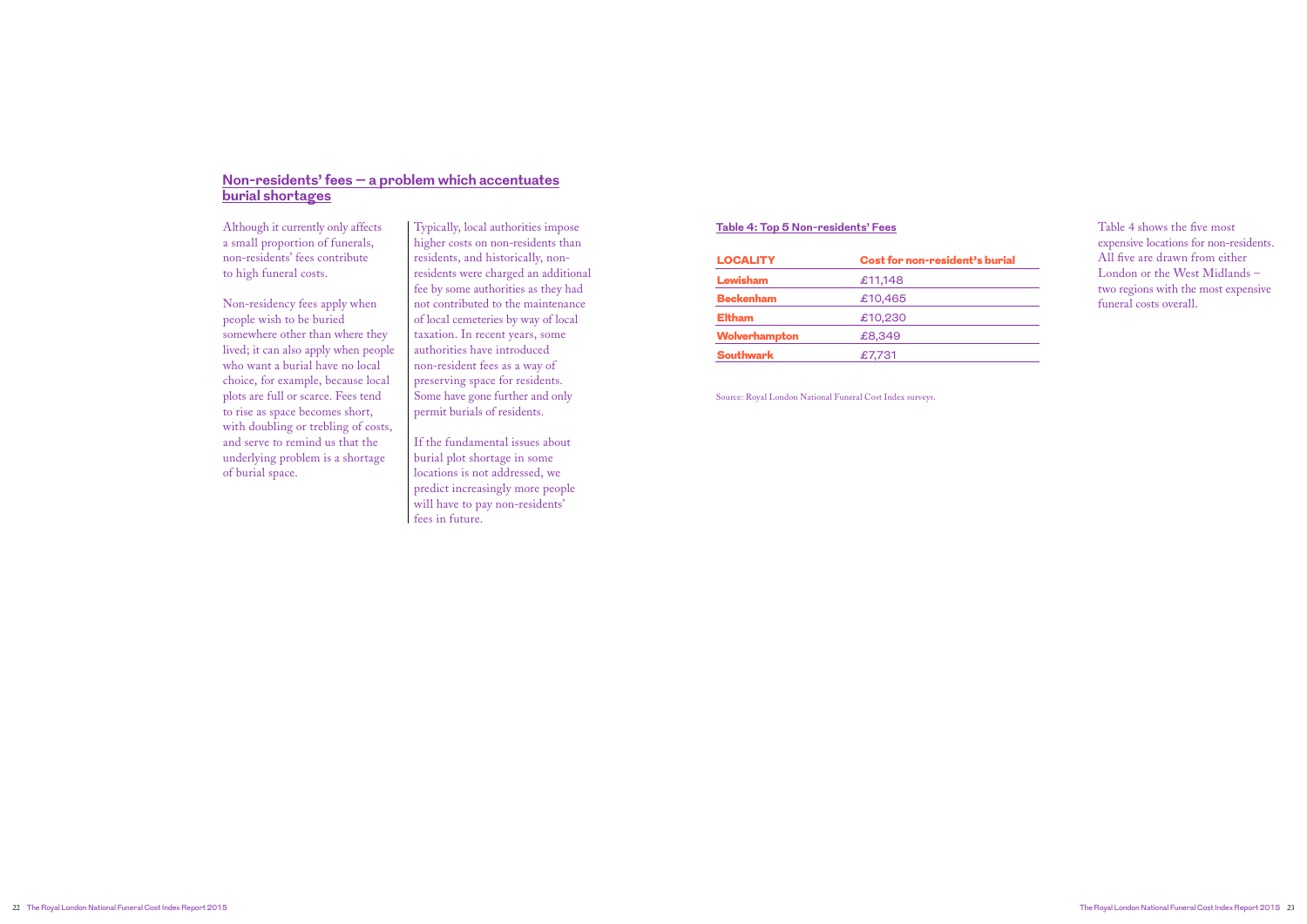# FUNERAL SPENDING: TIGHTENING BELTS AND SHOPPING AROUND

As highlighted in Local Differences, average UK funeral costs rose by 3.9% in the last year. However, this overall figure masks some interesting changes in the cost of a funeral's component parts. As Chart 2 illustrated earlier, there were significant increases in most of the non-discretionary spend items such as funeral directors' costs and burial or cremation fees. Other non-discretionary items such as ministers' and doctors' fees also increased by a smaller amount.

However, the amount spent on some discretionary funeral costs have fallen, such as flowers, limousines and venue hire for a are tightening their belts, and taking more control, perhaps in response to higher costs for non-discretionary items.

wake. This suggests that consumers

 $\text{Cov}$  as  $\&$  150  $\&$  250. market and sell direct with prices funeral directors (for example opportunity for entrepreneurial market, this discrepancy is an retail prices charged. Similar to As Chart 4 illustrates, most striking is the significant fall in the amount people spent on a coffin. In 2015, the average amount spent on a coffin dropped to £989 compared to £1,108 in 2014. It is no secret the wholesale cost of manufacturing a coffin is much cheaper than the other sectors, such as the furniture retailers and new independent comparethecoffin.com) to enter the from as low as £150-£250.

#### **Chart 4: Changes in disaggregated funeral costs 2014-2015**

Source: Royal London National Funeral Cost Index surveys.<br>-120 Order surveys. Catering

Memorial Catering<br>
The Notice of the Notice of the North States and States and States and States and States and States and States and States and States and States and States and States and States and States and States and States an Venue Hire Additional Limo hire

**"The NAFD (National Association of Funeral Directors) is at the forefront of change, supporting funeral directors in meeting the highest standards.** 



**"As this report identifies, like firms sets their prices according to the services offered and local competition, meaning families have access to choice. Our members are required to provide clear price lists and written estimates, consideration. We advise people to choose a firm which also abides by a stringent Code of Practice like ours – ensuring they will be** 

**a community service and commercial enterprise, balancing caring for bereaved families with the challenges of running a cost and labour-intensive business. In our experience, NAFD funeral needs of families and adapt services to meet any constraints.** 

Mike Owen, Chief Executive, Funeral Directors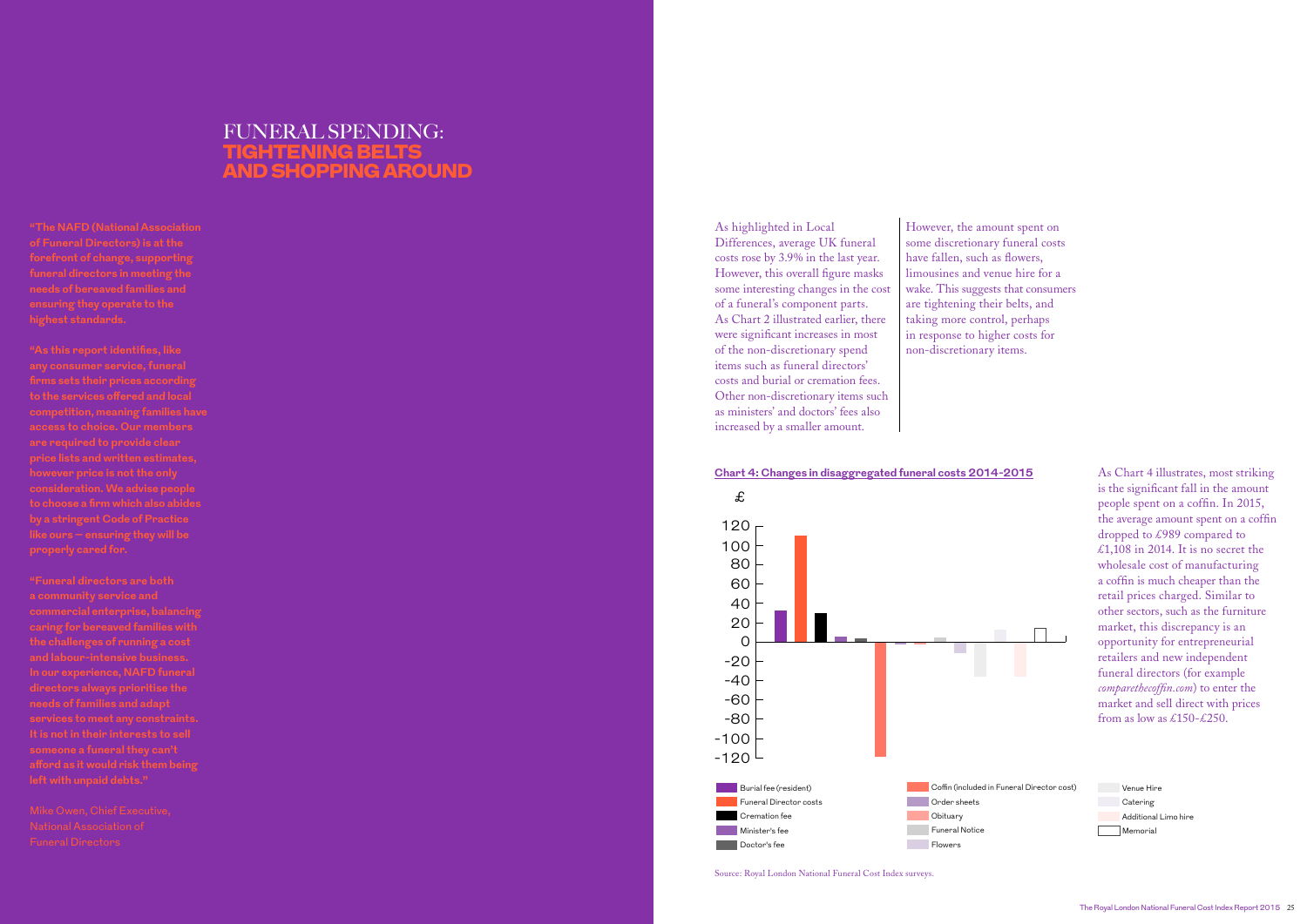This year, this report presents data gathered by *yourfuneralchoice.com*, an online service which assesses the costs charged by different funeral directors in the same area.

(*yourfuneralchoice.com* can provide costs for a comparable basket of funeral services that include funeral director's costs, a hearse and coffin.)

We understand that funeral directing is both a vocational career and a commercial enterprise. Many funeral directors also have extremely high customer service satisfaction ratings.

As this data illustrates, costs can vary in the region of  $\text{\pounds}2,000$ . However, this is a time when many people feel great distress and do not feel able to shop around.

Table 5 illustrates how much can be saved by customers if they shop around in their local area. Royal London survey data shows local funeral director costs rose by almost 5% in 2015, but *yourfuneralchoice.com* shows on average the most expensive UK funeral director charges  $\text{\pounds}2,238$  and the cheapest £1,510 – a staggering £727

> Is it time that funeral directors changed their approach to pricing, charging for professional time rather than relying on mark-up on services that they procure on behalf of the bereaved?

#### **Table 5: The 10 places with the biggest difference of funeral director costs**

Source: *yourfuneralchoice.com*

| <b>LOCALITY</b>          | <b>HIGHEST</b> | <b>LOWEST</b> | <b>DIFFERENCE</b> |
|--------------------------|----------------|---------------|-------------------|
| <b>Wrexham</b>           | £3,157         | £990          | £2,167            |
| <b>Inverness</b>         | £3,000         | £1,029        | £1,971            |
| <b>Havant</b>            | £3,122         | £1,295        | £1,827            |
| <b>Glasgow South</b>     | £2,842         | £1,032        | £1,810            |
| <b>Glasgow East</b>      | £2,842         | £1,032        | £1,810            |
| <b>South Lanarkshire</b> | £2,842         | £1,032        | £1,810            |
| <b>Cardiff</b>           | £2,824         | £1,030        | £1,794            |
| <b>Burton on Trent</b>   | £2,745         | £990          | £1,755            |
| <b>Coventry</b>          | £2,815         | £1,105        | £1,710            |
| <b>Cambridge</b>         | £2,635         | £960          | £1,675            |

price difference.

## **Funeral Director costs – significant savings to be made by shopping around**

**"When I lost my parents, there wasn't an obvious option given to us by the funeral director for a more low cost funeral. We just thought we had to take what was offered at the time. I started Bright-Hill Funerals to fill this much needed gap, catering for families that do not necessarily want all the bells and whistles. We offer a basic funeral package and have recently signed the Fair Funerals pledge, which hopefully more funeral directors will get on board with. I think the trend is now changing and people are shopping around and not taking the first price offered to them."**

Nikki Hill, Bright-Hill Funerals, Isle of Wight

**"The funeral profession has changed hugely in recent years. The creation of the NAFD's national Diploma programme has raised skills levels and a toughening up of the Association's Code of Practice and introduction of the independent Funeral Arbitration Scheme has ensured that the profession offers the highest possible standards of care.**

**"However it is still possible for anyone to set up a funeral home, operated by often well-meaning individuals who have absolutely no experience or qualifications and have not signed up to any kind of standards. I would like to see the profession work closely together with government to ensure that, in future, anyone offering funeral services is required to meet the same high operational standards that the NAFD demands of its members."**

Alan Slater MBE, former Chief Executive, National Association of Funeral Directors

**"With over 3200 funeral director prices listed on our website, the story throughout the country is the same: a vast discrepancy on funeral director fees, for essentially the same service, and there is a lack of transparency in pricing.** 

**"Addressing this issue by mystery shopping funeral directors and publishing prices allows individuals to shop around quietly at home without feeling that they are being disrespectful to their loved one. The information is free to view, and people do not need to register any details. Searches are confidential, and ensure that people requiring a funeral will find a sensibly priced funeral director near to them."**

Nick Willcocks, Chief Executive, yourfuneralchoice.com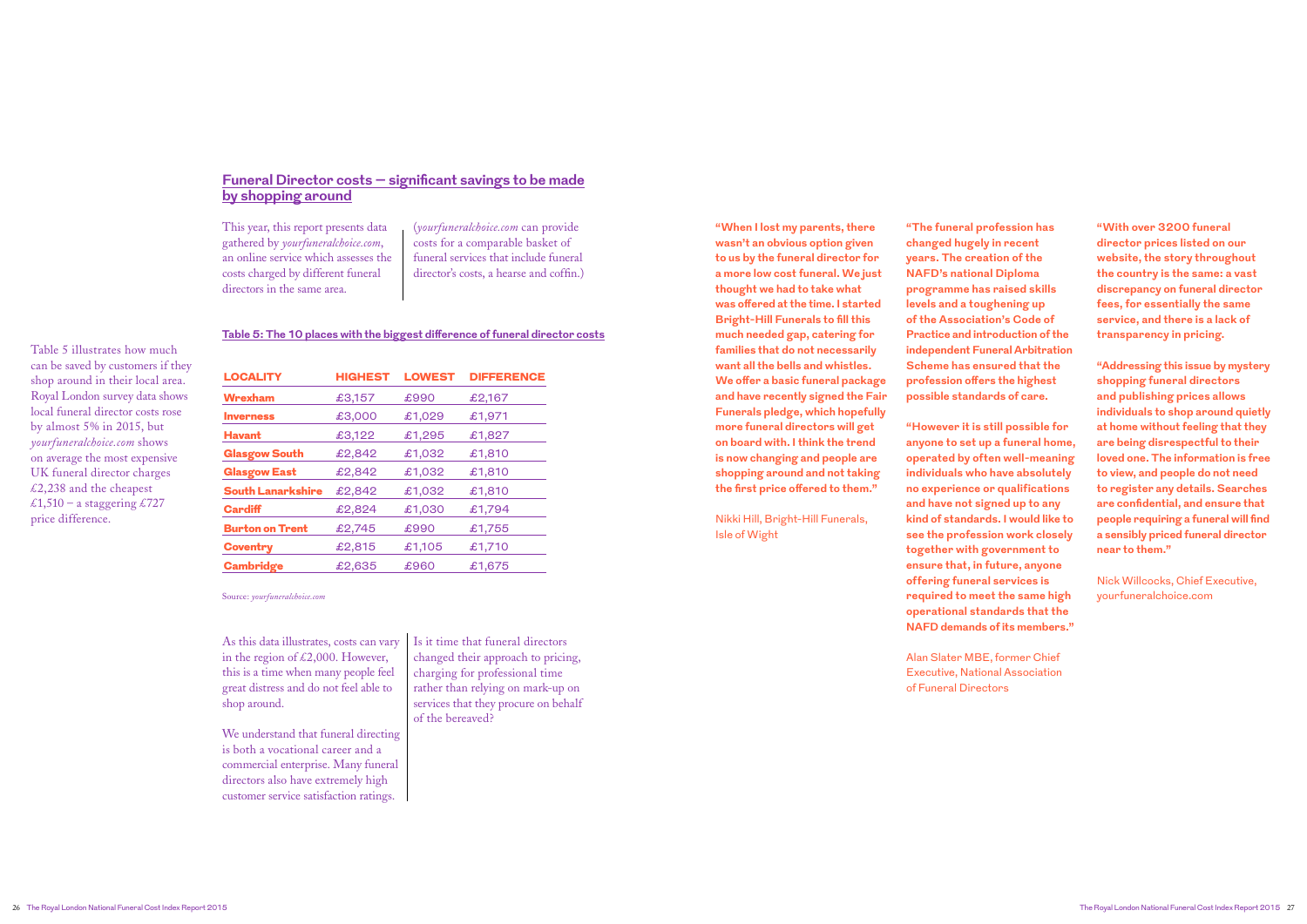0 5 10 10 15 15 20 20 over time Paid the cost Went into debt Own savings family & friends Borrowed from  $\tilde{a}$  $\frac{1}{\sqrt{2}}$ Sour is the function of the second response to the second response to the second response to the second respon<br>Cheaper function of the second response to the second response to the second response to the second response t<br> mentintod<br>Hentintod Paid time Own savin e family & friends<br>Borrisy & friends<br>Family & friends

# 25 25 30 30 35 35 40 40  $\%$  $\%$

This year's increase in funeral costs coincides with a rise in personal debt among customers who struggled to meet the cost of a funeral. The average debt taken on by customers who struggled to pay was £1,305 in 2014. It has risen slightly during 2015 to £1,318.

# FUNERAL DEBT: E DEBT LEVELS ON THE RISE

As we highlighted in last year's report, the problem of funeral debt is very real. Chart 5 highlights the methods people use to repay funeral debts.

This year, as in 2014, dipping into savings was the most common method for paying off funeral debt. Going into debt and paying the funeral director over time were two other responses that were more common this year.

We suspect part of the reason people incur debt while organising and paying for a funeral is the social pressure to give their loved one 'a good send-off'.

> Last year's study revealed how little income affects average funeral spend. People on annual incomes of less than £5,000 spend almost as much on a funeral as people with annual incomes of £50,000 or more.

### **Chart 5: Method of paying off debts incured by paying for a funeral**



Source: Royal London National Funeral Cost Index surveys.



**"There is more the funeral industry can and should do to help options, like putting prices on their website. Funerals directors should really cost and name the elephant in the room – that funerals are very expensive, especially if you're on a things we ask of funeral directors in our Fair Funerals pledge, which has now been signed by almost 10% of the entire funeral industry.** 

**we're organising a funeral. This is because of social pressures but we love, and 'a good send-off' is still seen as an expensive one. Our society needs to challenge this idea head on – it's the thought and care** 

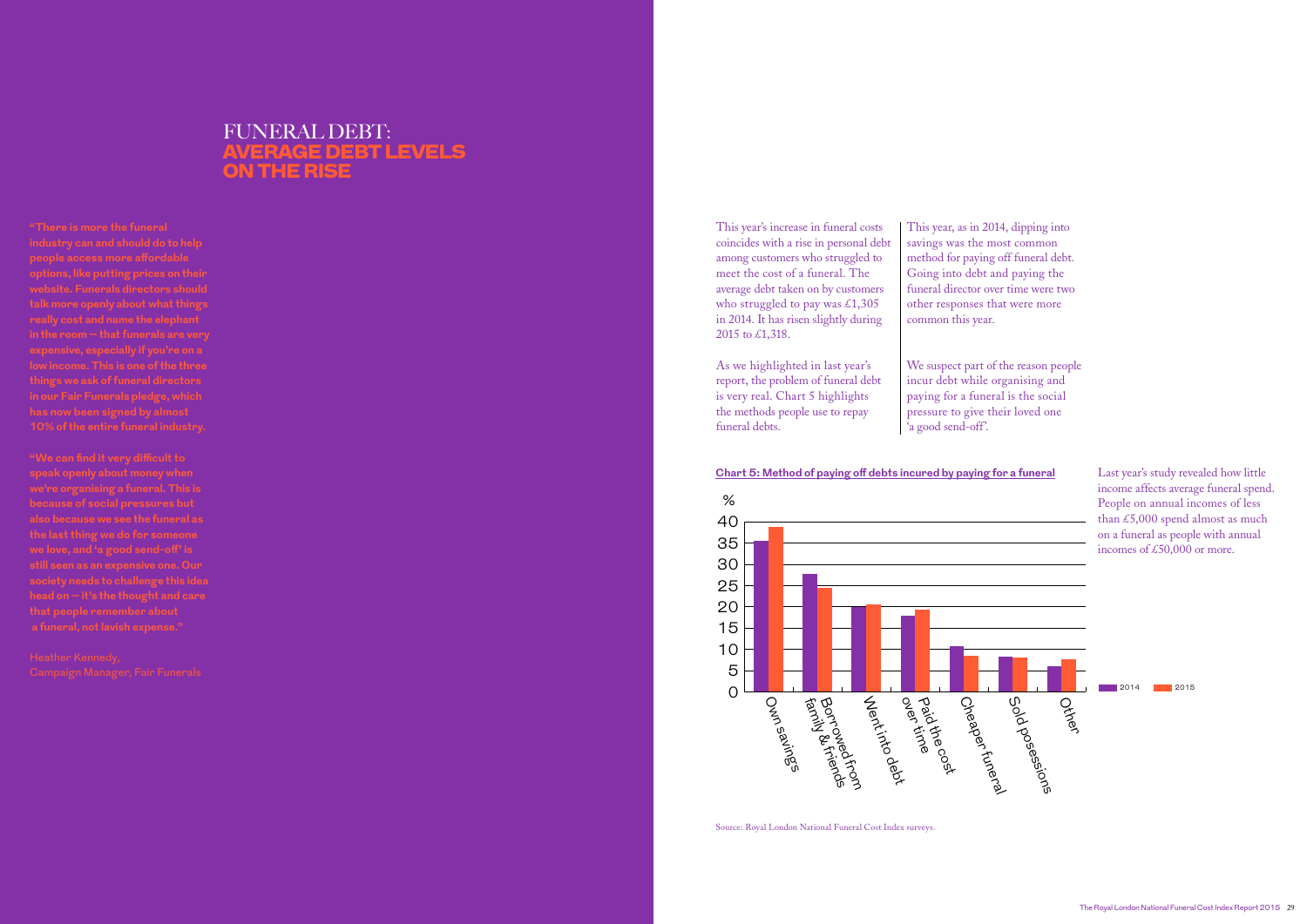

Of course, to some extent, this pattern of spending reflects the fixed nature of many of the non-discretionary funeral costs. People who are less well-off do not receive cheaper cremation or burial charges than more affluent ones. However, data from this year's research evidences that these non-discretionary items are only part of the story.

As highlighted, coffins can range in price from £250 to several thousand pounds. However, as Chart 6 illustrates, poorer consumers spend just as much on coffins as wealthier consumers.

This pattern of discretionary funeral spend among less affluent customers lends weight to the hypothesis that social pressure (real or perceived) to give a loved one 'a good send-off' can lead people to incur funeral debt.

#### **Chart 6: Average spend on coffins by income**

Source: Royal London National Funeral Cost Index surveys. Note that the number of respondents in some income bands is low, so these results can only be seen as giving an indication of the average spend for each income band





Source: Royal London National Funeral Cost Index surveys.



Perhaps this is more surprising given the attitudinal data presented in Chart 7. It clearly shows that, when it comes to their own funeral, most people would prefer a low-cost and 'no frills' approach. Over a third would like their families to spend 'as little as possible' and 'save the money for another purpose'. In contrast, only 3% want to have 'a good send-off with all the frills'. These preferences highlight two things.

Firstly, the disparity between people's feelings on their own funeral compared to what they feel they should do for their nearest and dearest. Many people don't want an expensive funeral for themselves, but feel the need to 'do the right thing' and spend more for others.

Secondly, it suggests that it's important for people to make their wishes clear to those around them regarding the kind of send-off they would like. When analysed together, our data sources suggest many people receive a more elaborate send-off than they might personally choose.

# **Chart 7: People's preferences for their own funeral**

**"When we bought mum and dad's coffins we spent a fortune, not that we begrudged, it but in hindsight this would not have been what they wanted as it was an unnecessary expense. So when I started Bright-Hill my first thing was to address the cost of the coffins. We do a package price, the coffin is sold within that package to the consumer at the price I buy it for from the manufacturer. I add in the cost of the crematorium, minister/ celebrant, doctor's fees, bearer fees and vehicle expenses, plus the blanket charge for my services. They are only paying for what they want and need."**

Nikki Hill, Bright-Hill Funerals, Isle of Wight

#### Annual household income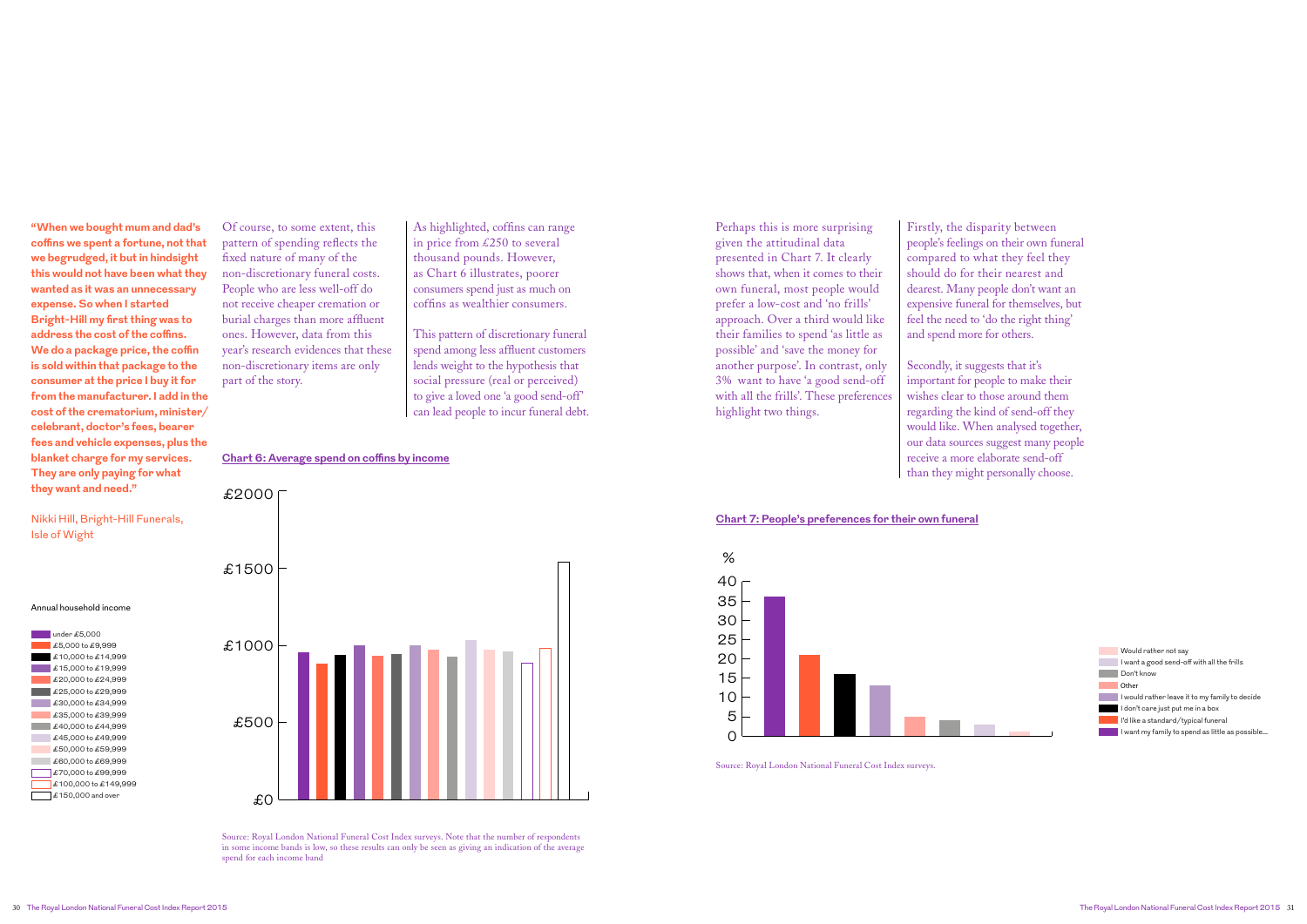# SOCIAL FUND FUNERAL PAYMENTS: AN INCREASINGLY FLAWED BENEFIT AT BREAKING POINT

**"The Social Fund Funeral Payment was designed to cover the cost of incomes, where there was no other relative with the means to pay. the fund erode further and further to the point where even those who are eligible will only receive enough of the basic funeral. The result is people are left struggling with very substantial debts they often have no way of clearing, often at the worst time of their life. Bereaved people on low incomes have been too long. As the price of funerals rises further and further beyond central government must set out a incomes provide a dignified funeral** 

The Social Fund Funeral Payment (SFFP) is the UK's state benefit designed to help those struggling with funeral debt. It pays for all 'necessary' costs – this is tightly defined and includes items such as burial/cremation fees and doctor's fees. SFFPs also provide a contribution of up to £700 for 'other costs' – including funeral director's costs and minister's fees. Most customers would consider both funeral director's costs and minister's fees as 'necessary' with the vast majority of funerals organised and/or officiated by these two professions.

Furthermore, the £700 figure for 'other costs' has been capped since 2003 and represents a significant erosion of this element of the benefit. If it had kept pace with UK inflation, this figure would now stand at just under £1,000.

The number of SFFP applications has reduced significantly over the last couple of years, as shown in Chart 8. The number of successful awards dropped again in 2015 to 32,000 from 33,000 in 2014. This compares with 41,000 awards eight years ago in 2007.

This continuous fall, against a backdrop of rising funeral costs, is counter intuitive. However, it is understood that the Department for Work and Pensions have introduced proactive steps to check applications in an attempt to improve the speed of the process, but it is not known at this stage why applications for the benefit have dropped.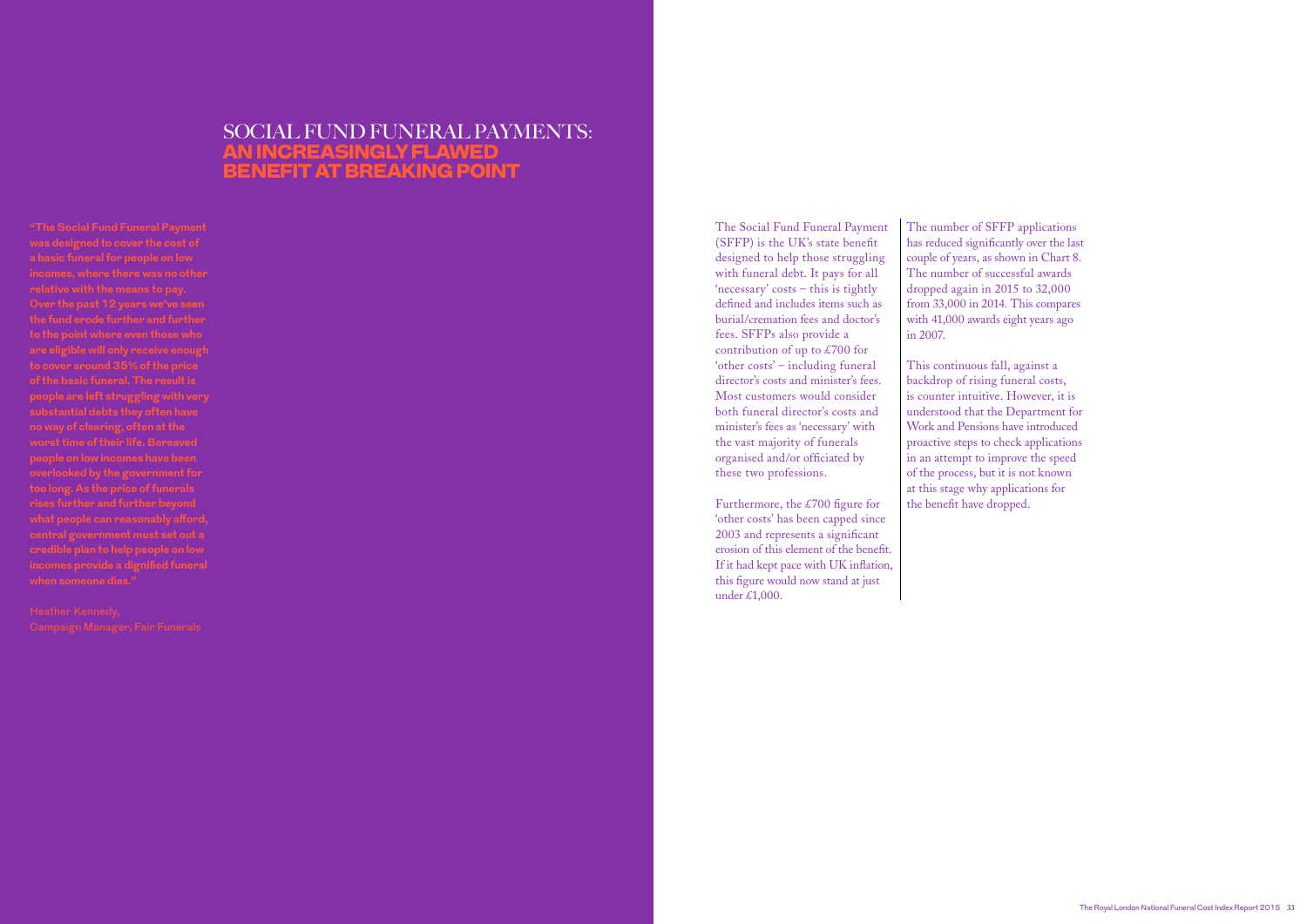

**Chart 8: SFFP applications made and awards given**

Source: Annual Reports by the Secretary of State for Work and Pensions on the Social Fund.

The £700 capped contribution intended to help meet funeral director's and minister's costs clearly suggests that this gap will continue to grow.

The amount spent by UK Government on SFFPs last year was  $\text{\pounds}44.2m$  – lower than the  $\text{\pounds}45.1m$  it spent in 2007. If this figure had kept pace with inflation (let alone funeral costs) spending would have been £55m in 2014.

In the last year, the average SFFP award has risen from £1,347 to £1,375 – a rise of 2%. However, given the fact funeral cost inflation is running at 3.9%, the gap between the average SFFP award and the retail cost of a funeral has widened in real terms. This year, the average award increased by just £28, while the average cost of a funeral increased by £140.

£0 Source: Royal London National Funeral Cost Index surveys.



Additional costs not covered by SFFP **Additional costs covered by SFFP Cremation/burial fee (covered by SFFP)** 



The current SFFP system can operate in a quite peculiar and inequitable way, being much less generous to some people than others. It is increasingly flawed and potentially unfair.

The logistics of the current system means funeral organisers must commit to a set of funeral expenses without knowing what, if any, award they will receive. This obviously creates the risk of some people committing to paying for funerals they can't afford on the basis of misplaced assumptions about the value of a benefit they may be awarded in the future.

### **Chart 9: Chart showing potential inconsistent outcomes from current SFFP regulations**

Chart 9 illustrates just one example of the types of inequitable outcomes that could result from the current system. The chart shows a cremation funeral service in Yeovil that costs £2,469 and a burial funeral service in South Shields that costs £2,689. As the chart shows, the SFFP would make a much more significant contribution to the cost of the more expensive burial, leaving this individual with a much smaller shortfall in costs not covered by the SFFP than the less expensive funeral in Yeovil. This is because the benefit does not meet all funeral director costs and instead caps the contribution towards their fees at £700.

It is hard to see the logic of a system that can leave some people with such different and significant shortfalls in terms of the contribution to overall costs. Assuming the individual was eligible and had the same circumstances, this means the level of debt is directly attributable to the location, minister's fees, funeral director's costs, and the £700 cap imposed.

The current regulation may also be a growing problem for the DWP, which is increasingly exposed to the consequences of rising burial costs, resulting from burial plot shortages.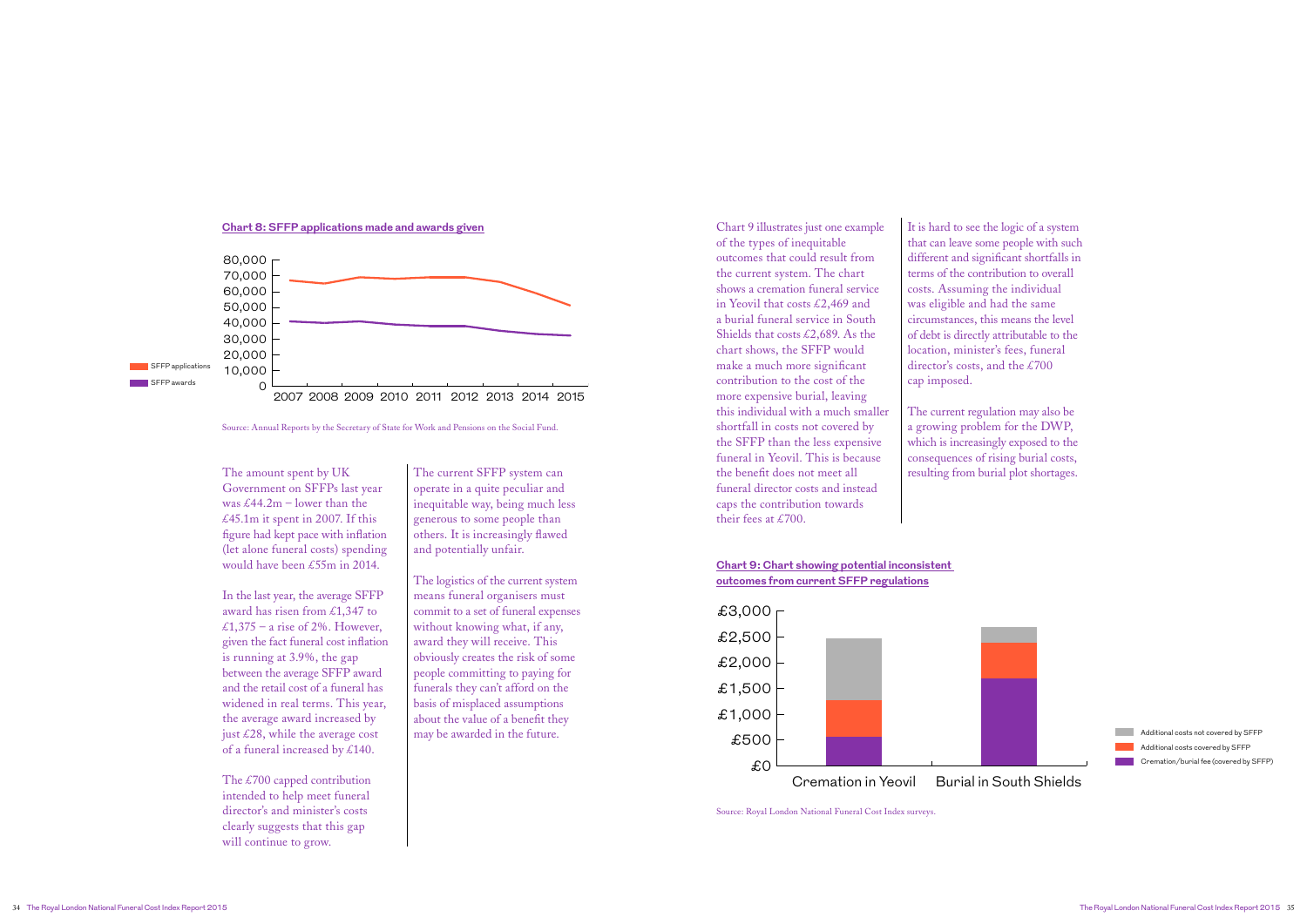Evidence suggests the SFFP benefit is in real decline, if not crisis. The real value of this award is eroding; it is important yet increasingly inadequate and awarded to fewer and fewer people. Furthermore, the  $£700$  cap on other costs means that consumers will almost certainly end up in debt, and funeral directors will have to consider very hard whether they wish to conduct SFFP funerals at a loss for the good of the community, or whether they should direct those claimants with financial difficulties to their local authority, where a public health funeral would be conducted.

In the future, as we see a sustained rise in deaths per year, we predict we'll also see higher levels of funeral debt. The amount of debt incurred by the bereaved will rise, as they fulfil their duty to send off loved ones as social pressure dictates.

Royal London believes the SFFP needs to be simplified and made more humane. At the very least it needs reform to break the process which undoubtedly leads people to buying funerals they cannot afford, and almost certainly leads next of kin into funeral debt.

**"The National Association of Funeral Directors has consistently campaigned for greater transparency of government data about the Social Fund Funeral Payment system and a comprehensive overhaul of the benefit to ensure that it is fairer and more responsive to those who need it.**

**"Research amongst our 3,800 members suggests the system is failing to meet the needs of tens of thousands of eligible applicants and is also leaving funeral directors with increasingly levels of unpaid debt. We urge the Government to provide greater transparency and review the system as a matter of urgency."**

Mike Owen, Chief Executive, National Association of Funeral Directors

**"Urgent reform is required to not only provide a more realistic contribution, but also to allow people to receive their payments faster."** 

Nick Willcocks, Chief Executive, yourfuneralchoice.com

**"It's worrying to see that funeral costs are continuing to rise, and that families on modest incomes are finding it increasingly unaffordable to give a decent send-off to their loved ones. This isn't a problem that is going to go away on its own – we need to have a national conversation about how we address the rising cost of funeral services, and how we say goodbye to those who are close to us. The government needs to start acting on this issue before it is too late."**

Emma Lewell-Buck, MP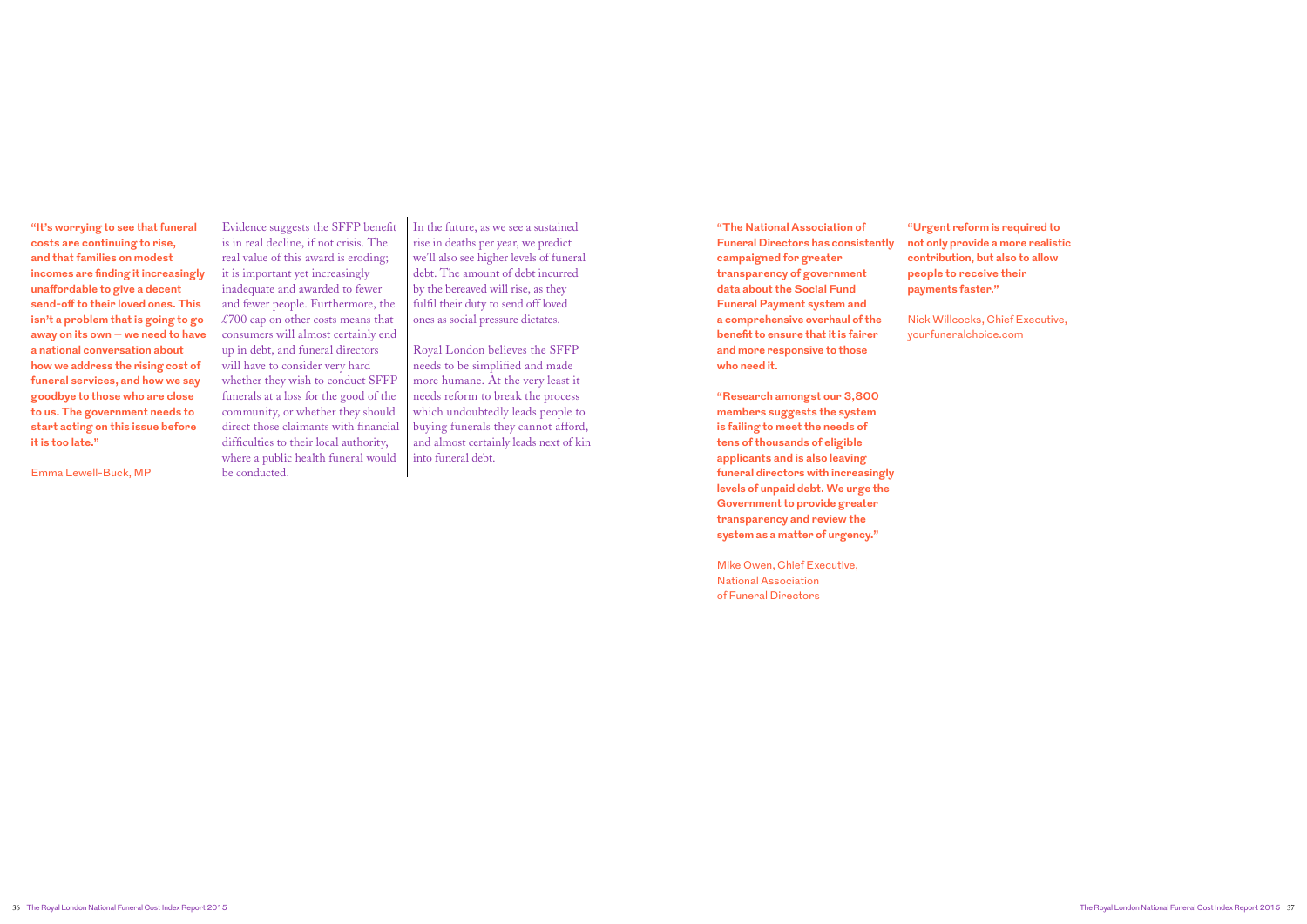This year's report finds a funeral system still displaying the failures reported last year. The UK's most vulnerable bereaved are taking on increased levels of funeral debt, and the problem is set to increase significantly, if steps are not taken to address issues facing almost every element of today's funerals.

Costs continue to mount for burials especially. We repeat our call for changes that allow the appropriate and sensitive reuse of abandoned burial plots to ease some of the demand pressures.

The Social Fund Funeral Payment (SFFP) remains important, yet increasingly inadequate and is failing many of those in need at the most distressing times of their lives. Awards are falling in number and the gap between the payment and retail funeral costs continues to widen. Furthermore, this benefit requires applicants to commit to a package of funeral services before they know whether they will qualify for an award or what the value of that award will be. This benefit needs radical root and branch reform.

# **CONCLUSIONS** AND RECOMMENDATIONS

However, the news from this year's report is not all gloom. Scotland had led the way in removing doctors' fees from retail funeral costs (from May this year). We would call on those responsible in England, Wales and Northern Ireland to do the same.

There are some other positive signs. More and more people are managing to make personalised choices (for example in favour of natural and woodland burials). More choice is also emerging in the increased availability of 'direct' or basic, low cost funeral packages – though more could be done to make these widely available.

Our data also suggests that with a very wide range in costs within the same location, for those who feel able to shop around at this distressing time, there are significant cost savings to be made.

This is not a time for blame or defensiveness, it is a time to work together to find better outcomes for bereaved UK citizens.

# APPENDIX: FIND THE COST OF A FUNERAL IN YOUR AREA

| <b>LOCATION</b>     | <b>COUNTY</b>    | 2014<br><b>Burial</b> | 2014<br><b>Cremation</b> | 2015<br><b>Burial</b> | 2015<br><b>Cremation</b> |
|---------------------|------------------|-----------------------|--------------------------|-----------------------|--------------------------|
| <b>Chesterfield</b> | Derbyshire       | £3,922                | £3,104                   | £4,301                | £3,254                   |
| <b>Derby</b>        | Derbyshire       | £3,957                | £3,126                   | £4,181                | £3,246                   |
| Leicester           | Leicestershire   | £4,004                | £3,213                   | £4,215                | £3,379                   |
| Loughborough        | Leicestershire   | £4,150                | £3,343                   | £3,749                | £3,463                   |
| <b>Alford</b>       | Lincolnshire     | £2,978                | £3,029                   | £3,147                | £3,179                   |
| <b>Boston</b>       | Lincolnshire     | £3,680                | £3,109                   | £3,800                | £3,409                   |
| Grantham            | Lincolnshire     | £3,175                | £3,293                   | £3,314                | £3,413                   |
| Lincoln             | Lincolnshire     | £4,239                | £3,109                   | £4,415                | £3,249                   |
| <b>Surfleet</b>     | Lincolnshire     | £3,354                | £3,159                   | £3,480                | £3,279                   |
| <b>Kettering</b>    | Northamptonshire | £3,309                | £3,305                   | £3,580                | £3,381                   |
| <b>Northampton</b>  | Northamptonshire | £3,293                | £3,389                   | £3,438                | £3,517                   |
| <b>Bramcote</b>     | Nottinghamshire  | £3,399                | £3,042                   | £3,620                | £3,248                   |
| <b>Mansfield</b>    | Nottinghamshire  | £4,043                | £3,057                   | £4,190                | £3,212                   |
| <b>Nottingham</b>   | Nottinghamshire  | £3,734                | £2,981                   | £3,825                | £3,134                   |
| Ollerton            | Nottinghamshire  | £3,052                | £3,303                   | £3,168                | £3,423                   |

### **East Midlands**

|                   |                     | 2014          | 2014                    | 2015   | 2015             |
|-------------------|---------------------|---------------|-------------------------|--------|------------------|
| <b>LOCATION</b>   | <b>COUNTY</b>       | <b>Burial</b> | <b>Cremation Burial</b> |        | <b>Cremation</b> |
| <b>Bedford</b>    | <b>Bedfordshire</b> | £3,531        | £3,176                  | £3,698 | £3,326           |
| Luton             | <b>Bedfordshire</b> | £3,644        | £3,199                  | £3,780 | £3,399           |
| <b>Cambridge</b>  | Cambridgeshire      | £3,296        | £3,154                  | £3,244 | £3,303           |
| March             | Cambridgeshire      | £3,669        | £3,219                  | £3,825 | £3,391           |
| Peterborough      | Cambridgeshire      | £3,872        | £3,199                  | £3,988 | £3,374           |
| <b>Basildon</b>   | <b>Essex</b>        | £3,814        | £3,204                  | £4,170 | £3,424           |
| <b>Braintree</b>  | <b>Essex</b>        | £3,536        | £3,303                  | £3,652 | £3,423           |
| <b>Brentwood</b>  | <b>Essex</b>        | £3,402        | £3,256                  | £3,550 | £3,376           |
| <b>Chelmsford</b> | <b>Essex</b>        | £3,489        | £3,109                  | £3,622 | £3,241           |
| <b>Colchester</b> | <b>Essex</b>        | £3,494        | £3,151                  | £3,665 | £3,331           |
| <b>Hainault</b>   | <b>Essex</b>        | £4,364        | £3,204                  | £4,540 | £3,374           |
| <b>Harlow</b>     | <b>Essex</b>        | £4,299        | £3,184                  | £4,365 | £3,364           |

### **East of England**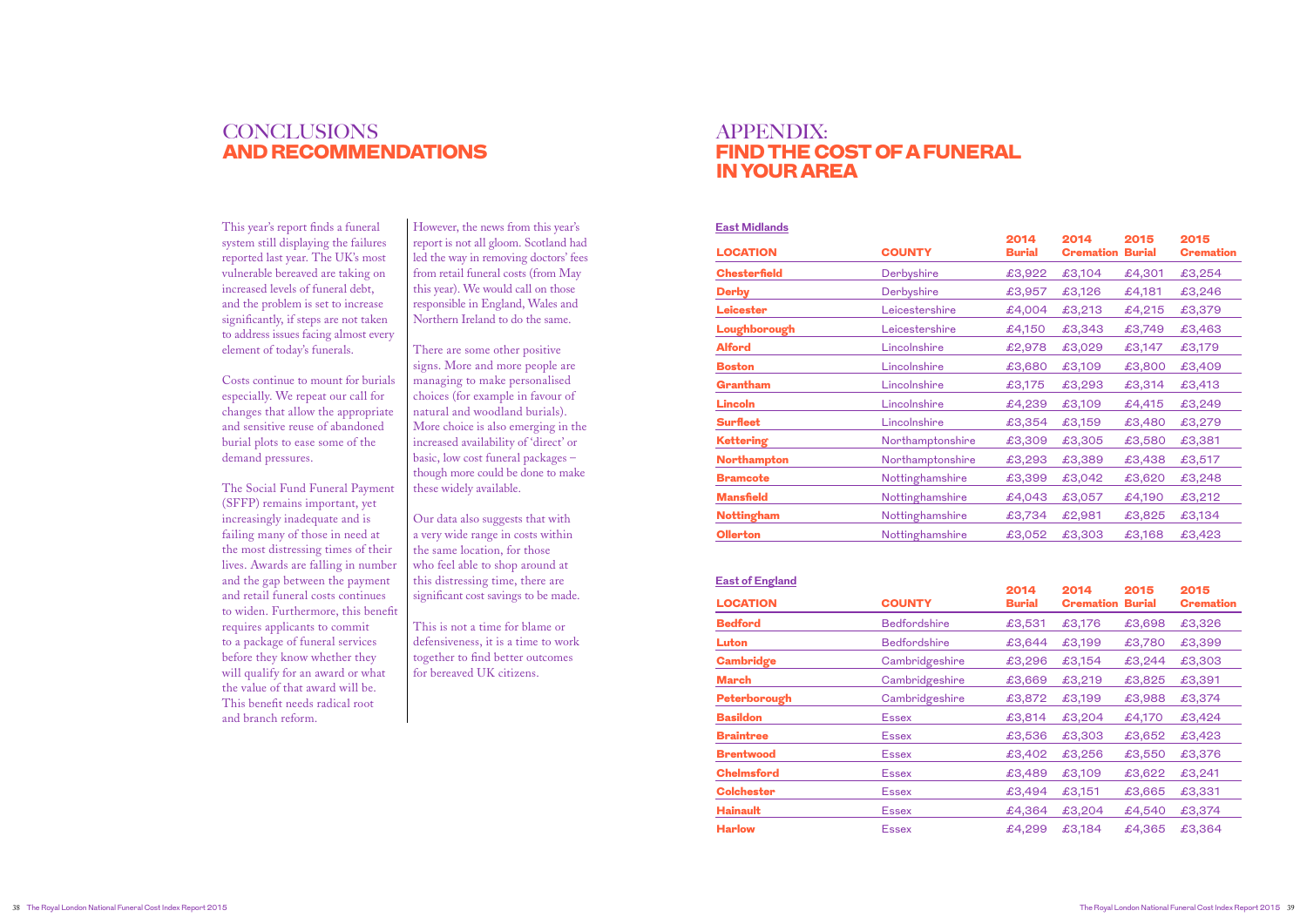| <b>LOCATION</b>         | <b>COUNTY</b>  | 2014<br><b>Burial</b> | 2014<br><b>Cremation</b> | 2015<br><b>Burial</b> | 2015<br><b>Cremation</b> |
|-------------------------|----------------|-----------------------|--------------------------|-----------------------|--------------------------|
| <b>South Essex</b>      | <b>Essex</b>   | £4,985                | £3,129                   | £4,789                | £3,289                   |
| <b>Southend-on-Sea</b>  | <b>Essex</b>   | £5,079                | £3,119                   | £5,250                | £3,339                   |
| <b>Weeley</b>           | <b>Essex</b>   | £3,684                | £3,209                   | £3,800                | £3,374                   |
| <b>Stevenage</b>        | Hertfordshire  | £3,186                | £3,319                   | £3,322                | £3,479                   |
| <b>Watford</b>          | Hertfordshire  | £3,697                | £3,019                   | £3,619                | £3,149                   |
| <b>Great Yarmouth</b>   | <b>Norfolk</b> | £3,499                | £3,179                   | £3,666                | £3,339                   |
| <b>Kings Lynn</b>       | <b>Norfolk</b> | £3,424                | £3,154                   | £3,591                | £3,305                   |
| <b>Norwich Central</b>  | <b>Norfolk</b> | £4,335                | £3,361                   | £4,917                | £3,481                   |
| <b>Norwich North</b>    | <b>Norfolk</b> | £4,217                | £3,361                   | £4,566                | £3,481                   |
| <b>Bury St. Edmunds</b> | Suffolk        | £3,605                | £3,224                   | £3,433                | £3,424                   |
| <b>Ipswich</b>          | Suffolk        | £3,609                | £3,119                   | £3,965                | £3,239                   |
| <b>Nacton</b>           | <b>Suffolk</b> | £4,392                | £3,119                   | £4,560                | £3,259                   |

# **East of England (Continued)**

| <b>LOCATION</b>             | <b>COUNTY</b> | 2014<br><b>Burial</b> | 2014<br><b>Cremation</b> | 2015<br><b>Burial</b> | 2015<br><b>Cremation</b> |
|-----------------------------|---------------|-----------------------|--------------------------|-----------------------|--------------------------|
| <b>Barnet</b>               | London        | £5,254                | £3,097                   | £5,685                | £3,219                   |
| <b>Beckenham</b>            | London        | £6,899                | £3,409                   | £7,216                | £3,529                   |
| <b>City of London</b>       | London        | £5,075                | £3,173                   | £5,422                | £3,349                   |
| <b>Croydon</b>              | London        | £4,827                | £3,204                   | £5,010                | £3,369                   |
| <b>East Finchley</b>        | London        | £4,507                | £3,059                   | £4,835                | £3,204                   |
| <b>East London</b>          | London        | £4,266                | £3,207                   | £4,431                | £3,327                   |
| <b>Eltham</b>               | London        | £4,796                | £3,102                   | £5,207                | £3,252                   |
| <b>Enfield</b>              | London        | £6,359                | £3,239                   | £6,655                | £3,359                   |
| <b>Feltham</b>              | London        | £5,129                | £2,999                   | £5,467                | £3,119                   |
| <b>Golders Green</b>        | London        | £5,254                | £3,134                   | £5,685                | £3,284                   |
| <b>Islington</b>            | London        | £4,507                | £3,039                   | £4,295                | £3,189                   |
| <b>Kensal Green</b>         | London        | £5,284                | £3,104                   | £5,509                | £3,224                   |
| <b>Kingston upon Thames</b> | London        | £4,369                | £3,039                   | £4,765                | £3,179                   |
| <b>Lewisham</b>             | London        | £5,529                | £3,153                   | £5,252                | £3,296                   |
| <b>Manor Park (London)</b>  | London        | £5,160                | £3,159                   | £5,493                | £3,314                   |

### **London**

| London (Continued)  |               | 2014          | 2014             | 2015          | 2015             |
|---------------------|---------------|---------------|------------------|---------------|------------------|
| <b>LOCATION</b>     | <b>COUNTY</b> | <b>Burial</b> | <b>Cremation</b> | <b>Burial</b> | <b>Cremation</b> |
| <b>Morden</b>       | London        | £5,747        | £3,029           | £5,370        | £3,164           |
| <b>Mortlake</b>     | London        | £5,289        | £3,069           | £5,493        | £3,204           |
| <b>Ruislip</b>      | London        | £4,861        | £3,084           | £4,868        | £3,204           |
| <b>Southgate</b>    | London        | £6,854        | £3,224           | £6,947        | £3,374           |
| <b>Southwark</b>    | London        | £4,735        | £3,158           | £5,042        | £3,278           |
| <b>Streatham</b>    | London        | £5,299        | £3,289           | £5,492        | £3,409           |
| <b>Tooting</b>      | London        | £6,017        | £3,040           | £6,215        | £3,172           |
| <b>Wandsworth</b>   | London        | £6,707        | £3,081           | £6,936        | £3,216           |
| <b>West Norwood</b> | London        | £5,376        | £3,040           | £5,628        | £3,172           |
|                     |               |               |                  |               |                  |

# **London (Continued)**

| <b>LOCATION</b>            | <b>COUNTY</b>        | 2014<br><b>Burial</b> | 2014<br><b>Cremation</b> | 2015<br><b>Burial</b> | 2015<br><b>Cremation</b> |
|----------------------------|----------------------|-----------------------|--------------------------|-----------------------|--------------------------|
| <b>Hartlepool</b>          | Cleveland            | £3,278                | £3,148                   | £3,490                | £3,299                   |
| Middlesbrough              | Cleveland            | £3,634                | £3,133                   | £3,750                | £3,253                   |
| <b>Bishop Auckland</b>     | Durham               | £4,184                | £3,190                   | £4,300                | £3,310                   |
| <b>Darlington</b>          | Durham               | £3,574                | £3,184                   | £3,740                | £3,326                   |
| <b>Durham Central</b>      | Durham               | £4,184                | £3,129                   | £4,300                | £3,239                   |
| <b>Durham North</b>        | Durham               | £4,184                | £3,139                   | £4,300                | £3,259                   |
| <b>Blyth</b>               | Northumberland       | £3,634                | £3,181                   | £3,750                | £3,301                   |
| <b>Birtley</b>             | <b>Tyne and Wear</b> | £3,689                | £3,174                   | £3,836                | £3,363                   |
| <b>Gateshead</b>           | <b>Tyne and Wear</b> | £3,689                | £3,174                   | £3,836                | £3,363                   |
| <b>Newcastle-upon-Tyne</b> | <b>Tyne and Wear</b> | £3,981                | £3,195                   | £4,147                | £3,335                   |
| <b>South Shields</b>       | <b>Tyne and Wear</b> | £3,988                | £3,198                   | £4,147                | £3,335                   |
| <b>Sunderland</b>          | <b>Tyne and Wear</b> | £3,780                | £3,093                   | £3,892                | £3,255                   |
| <b>Tynemouth</b>           | <b>Tyne and Wear</b> | £3,924                | £3,139                   | £3,857                | £3,322                   |
| <b>Whitley Bay</b>         | <b>Tyne and Wear</b> | £3,925                | £3,139                   | £3,857                | £3,322                   |

### **North East England**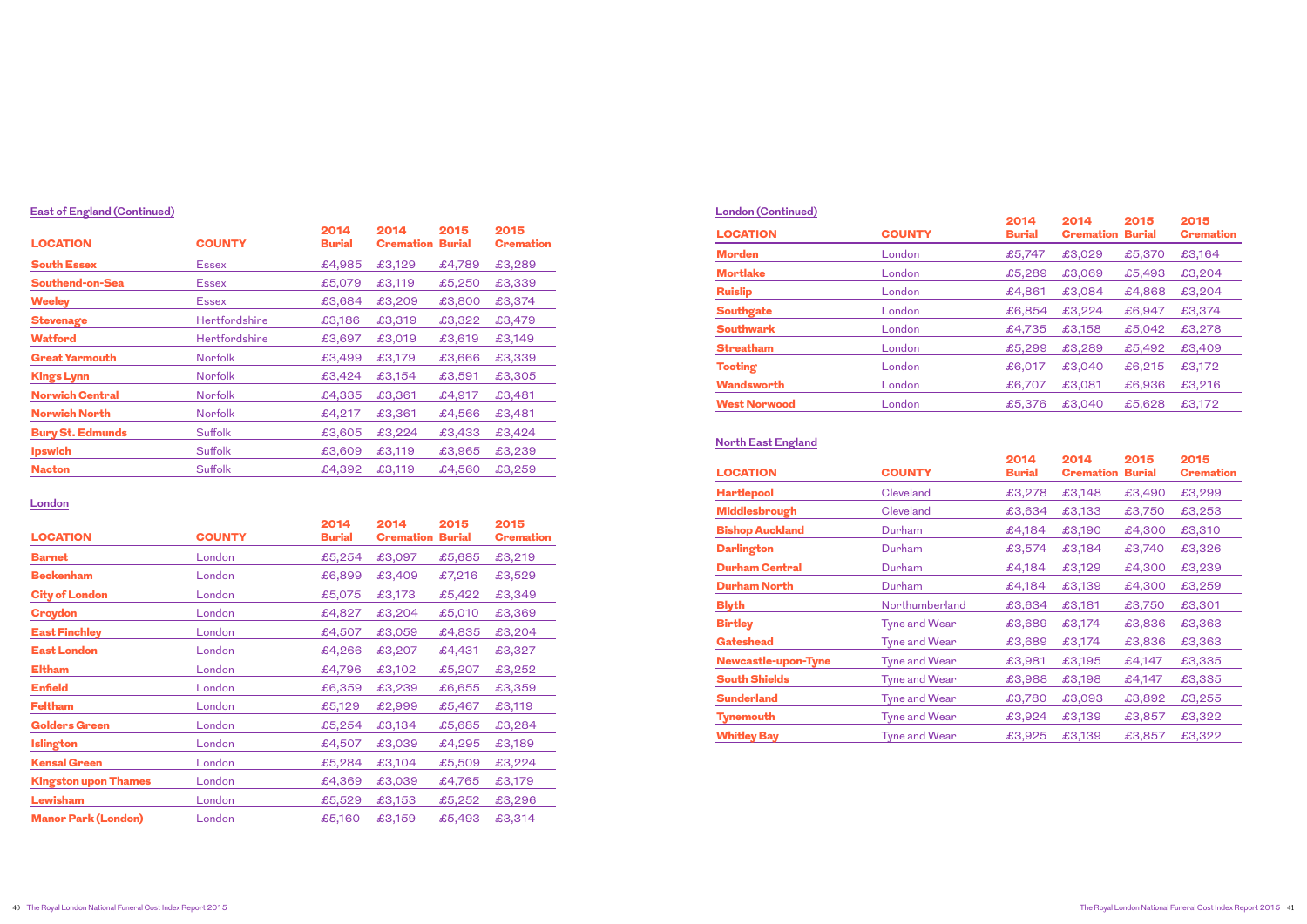| <b>LOCATION</b>          | <b>COUNTY</b>        | 2014<br><b>Burial</b> | 2014<br><b>Cremation Burial</b> | 2015   | 2015<br><b>Cremation</b> |
|--------------------------|----------------------|-----------------------|---------------------------------|--------|--------------------------|
|                          |                      |                       |                                 |        |                          |
| <b>Chester</b>           | <b>Cheshire</b>      | £3,847                | £3,099                          | £4,117 | £3,279                   |
| <b>Crewe</b>             | <b>Cheshire</b>      | £3,984                | £3,091                          | £3,990 | £3,224                   |
| <b>Macclesfield</b>      | <b>Cheshire</b>      | £3,984                | £3,091                          | £3,990 | £3,224                   |
| <b>Northwich</b>         | <b>Cheshire</b>      | £4,185                | £3,134                          | £4,356 | £3,294                   |
| <b>Warrington</b>        | <b>Cheshire</b>      | £4,185                | £3,059                          | £4,356 | £3,207                   |
| <b>Widnes</b>            | <b>Cheshire</b>      | £3,984                | £3,129                          | £4,188 | £3,266                   |
| <b>Barrow in Furness</b> | Cumbria              | £3,252                | £3,214                          | £3,390 | £3,350                   |
| <b>Carlisle</b>          | Cumbria              | £3,565                | £3,221                          | £3,790 | £3,401                   |
| <b>Whitehaven</b>        | Cumbria              | £3,599                | £3,286                          | £3,810 | £3,406                   |
| <b>Accrington</b>        | Lancashire           | £3,469                | £3,049                          | £3,665 | £3,179                   |
| <b>Blackburn</b>         | Lancashire           | £3,709                | £3,104                          | £3,893 | £3,262                   |
| <b>Blackpool</b>         | Lancashire           | £3,739                | £3,134                          | £3,925 | £3,254                   |
| <b>Burnley</b>           | Lancashire           | £4,110                | £3,103                          | £4,226 | £3,262                   |
| <b>Chorley</b>           | Lancashire           | £3,797                | £3,314                          | £3,949 | £3,434                   |
| Lancaster                | Lancashire           | £3,656                | £3,356                          | £3,792 | £3,476                   |
| <b>Lytham St. Annes</b>  | Lancashire           | £3,199                | £3,059                          | £3,625 | £3,229                   |
| <b>Preston</b>           | Lancashire           | £3,614                | £3,092                          | £3,764 | £3,212                   |
| <b>Altrincham</b>        | Manchester (Greater) | £3,924                | £3,119                          | £4,125 | £3,268                   |
| <b>Atherton</b>          | Manchester (Greater) | £3,935                | £3,159                          | £4,074 | £3,324                   |
| <b>Bolton</b>            | Manchester (Greater) | £3,659                | £3,124                          | £3,841 | £3,264                   |
| <b>Bury</b>              | Manchester (Greater) | £3,839                | £3,314                          | £3,903 | £3,434                   |
| <b>Dukinfield</b>        | Manchester (Greater) | £3,754                | £3,134                          | £3,990 | £3,279                   |
| <b>Eccles</b>            | Manchester (Greater) | £4,209                | £3,189                          | £4,415 | £3,369                   |
| <b>Manchester North</b>  | Manchester (Greater) | £3,946                | £3,224                          | £3,995 | £3,364                   |
| <b>Manchester South</b>  | Manchester (Greater) | £3,874                | £3,139                          | £4,025 | £3,259                   |
| <b>Middleton</b>         | Manchester (Greater) | £3,944                | £3,096                          | £3,990 | £3,229                   |
| <b>Oldham</b>            | Manchester (Greater) | £3,869                | £3,160                          | £4,016 | £3,296                   |
| <b>Rochdale</b>          | Manchester (Greater) | £4,149                | £3,096                          | £4,302 | £3,229                   |
| <b>Salford</b>           | Manchester (Greater) | £4,209                | £3,189                          | £4,415 | £3,369                   |
| <b>Stockport</b>         | Manchester (Greater) | £3,416                | £3,139                          | £3,550 | £3,291                   |
| <b>Wigan</b>             | Manchester (Greater) | £3,935                | £3,109                          | £4,024 | £3,229                   |

# **North West England**

| <b>LOCATION</b>        | <b>COUNTY</b> | 2014<br><b>Burial</b> | 2014<br><b>Cremation Burial</b> | 2015   | 2015<br><b>Cremation</b> |
|------------------------|---------------|-----------------------|---------------------------------|--------|--------------------------|
| <b>Birkenhead</b>      | Merseyside    | £4,015                | £3,119                          | £3,947 | £3,259                   |
| <b>Liverpool North</b> | Merseyside    | £3,899                | £3,220                          | £4,085 | £3,374                   |
| <b>Liverpool South</b> | Merseyside    | £3,731                | £3,220                          | £4,085 | £3,374                   |
| Southport              | Merseyside    | £4,034                | £3,274                          | £4,260 | £3,444                   |
| <b>St. Helens</b>      | Merseyside    | £3,690                | £3,045                          | £3,839 | £3,195                   |
| Thornton               | Merseyside    | £4,034                | £3,274                          | £4,260 | £3,444                   |

# **North West England (Continued)**

|                       |                        | 2014          | 2014                    | 2015   | 2015             |
|-----------------------|------------------------|---------------|-------------------------|--------|------------------|
| <b>LOCATION</b>       | <b>COUNTY</b>          | <b>Burial</b> | <b>Cremation Burial</b> |        | <b>Cremation</b> |
| <b>Bracknell</b>      | <b>Berkshire</b>       | £4,220        | £3,234                  | £4,377 | £3,368           |
| <b>Reading</b>        | <b>Berkshire</b>       | £4,288        | £3,208                  | £4,059 | £3,344           |
| <b>Slough</b>         | <b>Berkshire</b>       | £4,171        | £3,229                  | £4,205 | £3,364           |
| <b>West Berkshire</b> | <b>Berkshire</b>       | £2,995        | £3,224                  | £3,122 | £3,394           |
| <b>Amersham</b>       | <b>Buckinghamshire</b> | £2,924        | £3,029                  | £3,040 | £3,164           |
| <b>Milton Keynes</b>  | <b>Buckinghamshire</b> | £3,902        | £3,196                  | £3,957 | £3,330           |
| <b>Aldershot</b>      | Hampshire              | £5,266        | £3,269                  | £5,528 | £3,426           |
| <b>Basingstoke</b>    | Hampshire              | £3,526        | £3,334                  | £3,444 | £3,454           |
| <b>Eastleigh</b>      | Hampshire              | No data       | No data                 | £3,305 | £3,374           |
| <b>Havant</b>         | Hampshire              | £3,549        | £3,109                  | £3,765 | £3,229           |
| <b>Portsmouth</b>     | Hampshire              | £3,373        | £3,029                  | £3,655 | £3,179           |
| <b>Southampton</b>    | Hampshire              | £3,754        | £3,154                  | £3,880 | £3,299           |
| <b>Isle of Wight</b>  | Isle of Wight          | £3,541        | £3,138                  | £3,692 | £3,213           |
| <b>Barham</b>         | Kent                   | £3,711        | £3,204                  | £3,844 | £3,374           |
| <b>Charing</b>        | Kent                   | £3,436        | £3,204                  | £3,579 | £3,374           |
| <b>Folkestone</b>     | Kent                   | £3,558        | £3,313                  | £3,638 | £3,433           |
| <b>Maidstone</b>      | Kent                   | £3,460        | £3,139                  | £3,524 | £3,266           |
| <b>Margate</b>        | Kent                   | £3,561        | £3,119                  | £3,655 | £3,319           |
| <b>Medway</b>         | Kent                   | £3,679        | £3,066                  | £3,795 | £3,099           |
| <b>Sittingbourne</b>  | Kent                   | £3,654        | £3,179                  | £3,795 | £3,324           |

## **South East England**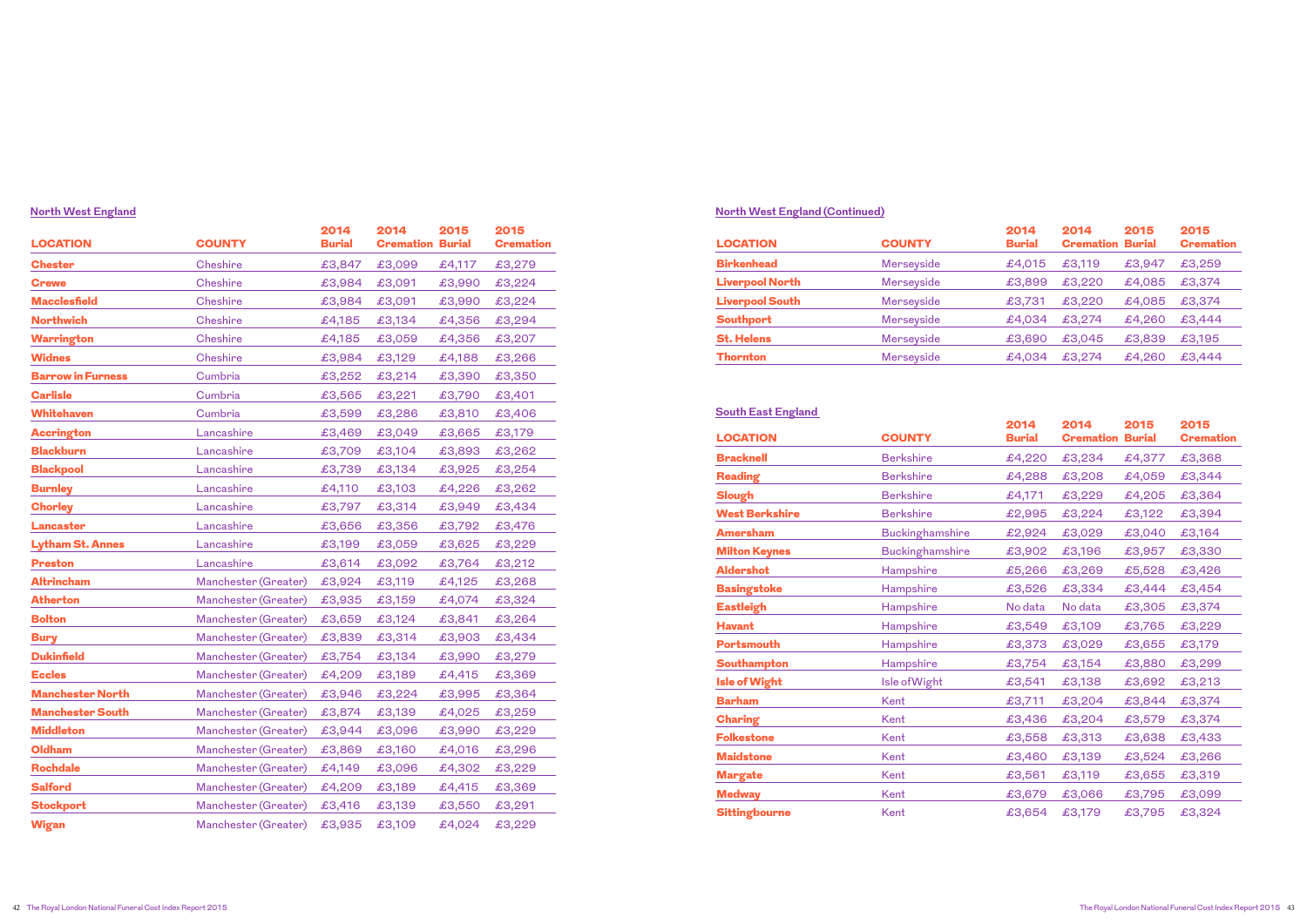| <b>LOCATION</b>            | <b>COUNTY</b> | 2014<br><b>Burial</b> | 2014<br><b>Cremation</b> | 2015<br><b>Burial</b> | 2015<br><b>Cremation</b> |
|----------------------------|---------------|-----------------------|--------------------------|-----------------------|--------------------------|
| <b>Tunbridge Wells</b>     | Kent          | £3,525                | £3,106                   | £3,835                | £3,180                   |
| <b>Banbury</b>             | Oxfordshire   | £3,181                | £3,246                   | £3,247                | £3,424                   |
| <b>Oxford</b>              | Oxfordshire   | £3,869                | £3,395                   | £4,030                | £3,515                   |
| <b>Guildford</b>           | <b>Surrey</b> | £4,634                | £3,244                   | £4,855                | £3,384                   |
| Leatherhead                | Surrey        | £6,011                | £3,409                   | £5,771                | £3,529                   |
| <b>Woking</b>              | Surrey        | £5,699                | £3,240                   | £6,165                | £3,419                   |
| <b>Brighton (Downs)</b>    | Sussex (East) | £3,547                | £2,948                   | £3,722                | £3,169                   |
| <b>Brighton (Woodvale)</b> | Sussex (East) | £3,547                | £2,952                   | £3,722                | £3,229                   |
| <b>Eastbourne</b>          | Sussex (East) | £3,652                | £3,114                   | £3,757                | £3,249                   |
| <b>Hastings</b>            | Sussex (East) | £3,338                | £3,104                   | £3,507                | £3,284                   |
| <b>Chichester</b>          | Sussex (West) | £4,489                | £3,409                   | £4,325                | £3,529                   |
| <b>Crawley</b>             | Sussex (West) | £3,972                | £3,409                   | £4,011                | £3,529                   |
| <b>Worthing</b>            | Sussex (West) | £4,059                | £3,161                   | £4,225                | £3,345                   |

# **South East England (Continued)**

| <b>LOCATION</b>           | <b>COUNTY</b>  | 2014<br><b>Burial</b> | 2014<br><b>Cremation</b> | 2015<br><b>Burial</b> | 2015<br><b>Cremation</b> |
|---------------------------|----------------|-----------------------|--------------------------|-----------------------|--------------------------|
| <b>Bristol North West</b> | <b>Bristol</b> | £3,904                | £3,129                   | £4,020                | £3,311                   |
| <b>Bristol South</b>      | <b>Bristol</b> | £3,904                | £3,129                   | £4,020                | £3,311                   |
| Westerleigh               | <b>Bristol</b> | £4,149                | £3,224                   | £4,465                | £3,379                   |
| <b>Bodmin</b>             | Cornwall       | £3,999                | £3,269                   | £3,620                | £3,444                   |
| <b>Camborne</b>           | Cornwall       | £3,999                | £3,104                   | £3,620                | £3,274                   |
| <b>Truro</b>              | Cornwall       | £3,999                | £3,083                   | £3,620                | £3,230                   |
| <b>Barnstaple</b>         | Devon          | £3,320                | £3,109                   | £3,432                | £3,249                   |
| <b>East Devon</b>         | Devon          | £3,679                | £3,284                   | £3,795                | £3,459                   |
| <b>Exeter</b>             | Devon          | £4,189                | £3,318                   | £4,305                | £3,438                   |
| <b>Plymouth East</b>      | Devon          | £3,749                | £3,334                   | £3,865                | £3,454                   |
| <b>Plymouth West</b>      | Devon          | £3,749                | £3,334                   | £3,865                | £3,454                   |
| <b>Torquay</b>            | Devon          | £3,599                | £3,274                   | £3,937                | £3,429                   |
| <b>Bournemouth</b>        | Dorset         | £3,486                | £3,144                   | £3,915                | £3,309                   |

# **South West England**

|                          |                 | 2014          | 2014                    | 2015   | 2015             |
|--------------------------|-----------------|---------------|-------------------------|--------|------------------|
| <b>LOCATION</b>          | <b>COUNTY</b>   | <b>Burial</b> | <b>Cremation Burial</b> |        | <b>Cremation</b> |
| <b>Poole</b>             | Dorset          | £3,799        | £3,232                  | £3,995 | £3,387           |
| Weymouth                 | Dorset          | £3,784        | £3,198                  | £3,936 | £3,351           |
| <b>Cheltenham</b>        | Gloucestershire | £3,657        | £3,126                  | £3,709 | £3,258           |
| <b>Forest of Dean</b>    | Gloucestershire | £3,369        | £3,204                  | £3,505 | £3,419           |
| Gloucester               | Gloucestershire | £3,780        | £3,246                  | £3,675 | £3,366           |
| <b>Bath</b>              | Somerset        | £3,507        | £3,139                  | £3,650 | £3,274           |
| <b>Bridgwater</b>        | Somerset        | £3,009        | £3,144                  | £3,145 | £3,264           |
| <b>Shepton Mallet</b>    | Somerset        | £3,330        | £3,210                  | £3,467 | £3,330           |
| <b>Taunton</b>           | Somerset        | £3,333        | £3,136                  | £3,444 | £3,279           |
| <b>Weston-super-Mare</b> | Somerset        | £3,878        | £3,324                  | £4,101 | £3,444           |
| <b>Yeovil</b>            | Somerset        | £3,050        | £3,049                  | £3,115 | £3,189           |
| <b>Salisbury</b>         | Wiltshire       | £3,224        | £3,269                  | £3,396 | £3,424           |
| <b>Semington</b>         | Wiltshire       | £3,441        | £3,174                  | £3,724 | £3,384           |
| <b>Swindon</b>           | Wiltshire       | £3,181        | £3,209                  | £3,162 | £3,349           |
|                          |                 |               |                         |        |                  |

## **South West England (Continued)**

| <b>VVGSLIVIIUIAIIUS</b> |                      | 2014          | 2014             | 2015          | 2015             |
|-------------------------|----------------------|---------------|------------------|---------------|------------------|
| <b>LOCATION</b>         | <b>COUNTY</b>        | <b>Burial</b> | <b>Cremation</b> | <b>Burial</b> | <b>Cremation</b> |
| <b>Hereford</b>         | <b>Hereford</b>      | £3,866        | £3,101           | £4,000        | £3,232           |
| <b>Shrewsbury</b>       | Shropshire           | £3,505        | £3,161           | £3,679        | £3,314           |
| <b>Telford</b>          | Shropshire           | £3,249        | £3,228           | £3,404        | £3,348           |
| <b>Burton on Trent</b>  | <b>Staffordshire</b> | £3,209        | £3,048           | £3,344        | £3,195           |
| <b>Lichfield</b>        | <b>Staffordshire</b> | £3,782        | £3,104           | £4,148        | £3,254           |
| Newcastle-under-Lyme    | <b>Staffordshire</b> | £4,110        | £3,120           | £4,305        | £3,338           |
| <b>Stafford</b>         | Staffordshire        | £4,130        | £3,089           | £4,305        | £3,299           |
| <b>Stoke-on-Trent</b>   | Staffordshire        | £4,299        | £3,054           | £4,440        | £3,204           |
| <b>Leamington Spa</b>   | Warwickshire         | £3,979        | £3,103           | £4,130        | £3,239           |
| <b>Nuneaton</b>         | Warwickshire         | No data       | No data          | £3,195        | £3,529           |
| <b>Rugby</b>            | Warwickshire         | £3,419        | £3,209           | £3,705        | £3,379           |
| <b>Coleshill</b>        | <b>West Midlands</b> | £4,819        | £3,149           | £5,035        | £3,289           |
| <b>Coventry</b>         | <b>West Midlands</b> | £4,285        | £3,139           | £4,401        | £3,259           |

#### **West Midlands**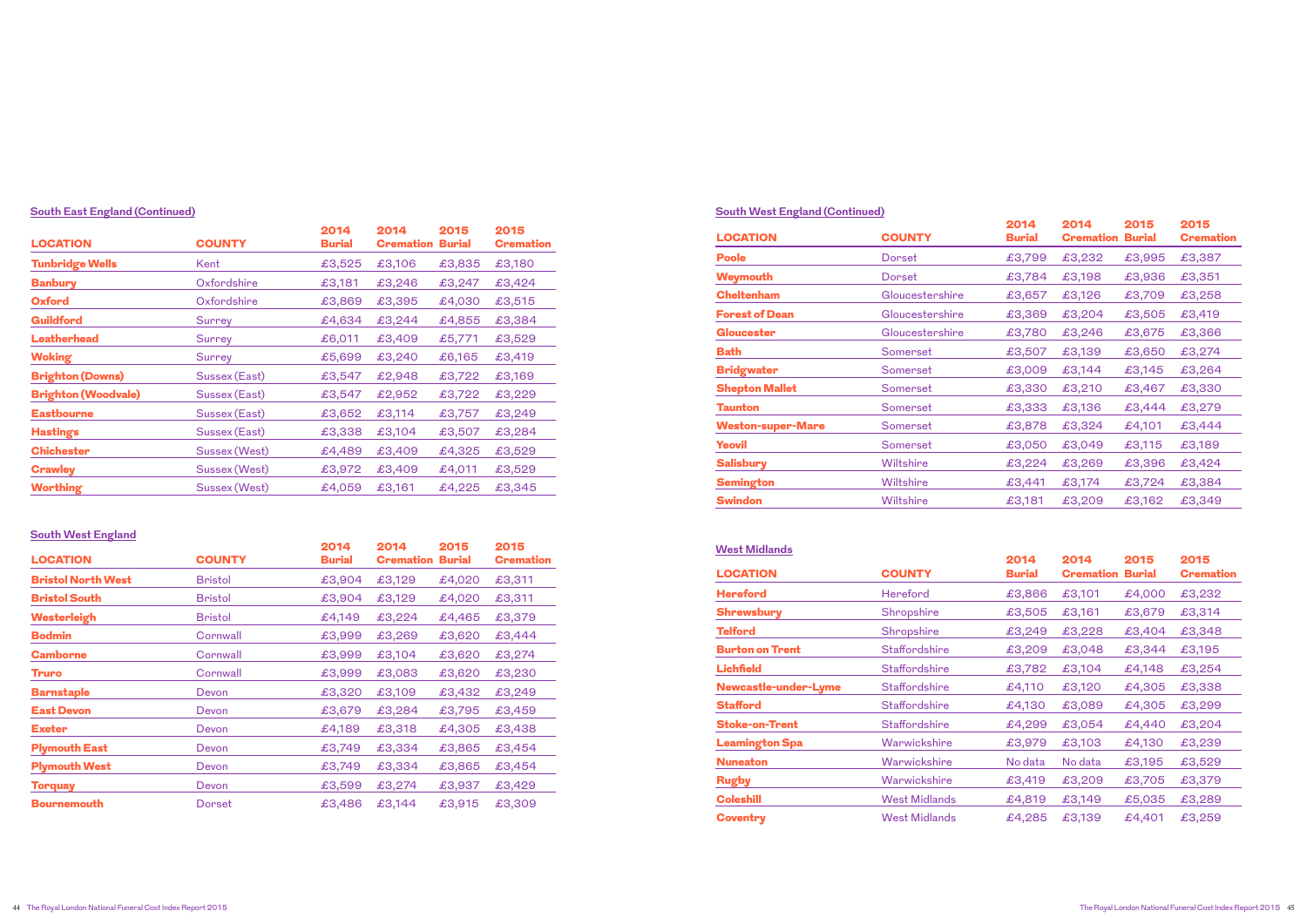| <b>LOCATION</b>                                    | <b>COUNTY</b>        | 2014<br><b>Burial</b> | 2014<br><b>Cremation</b> | 2015<br><b>Burial</b> | 2015<br><b>Cremation</b> |
|----------------------------------------------------|----------------------|-----------------------|--------------------------|-----------------------|--------------------------|
| <b>Dudley</b>                                      | <b>West Midlands</b> | £4,741                | £3,159                   | £5,023                | £3,325                   |
| <b>Lodge Hill (Birmingham)</b>                     | <b>West Midlands</b> | £5,105                | £3,137                   | £5,470                | £3,314                   |
| <b>Perry Barr (Birmingham)</b>                     | <b>West Midlands</b> | £5,109                | £3,225                   | £5,470                | £3,345                   |
| <b>Rowley Regis</b>                                | <b>West Midlands</b> | £4,737                | £3,116                   | £4,951                | £3,260                   |
| <b>Solihull</b>                                    | <b>West Midlands</b> | £4,819                | £3,149                   | £5,035                | £3,289                   |
| <b>Stourbridge</b>                                 | <b>West Midlands</b> | £4,741                | £3,159                   | £5,023                | £3,325                   |
| <b>Sutton Coldfield (Birmingham) West Midlands</b> |                      | £4,302                | £3,137                   | £4,555                | £3,314                   |
| <b>Walsall</b>                                     | <b>West Midlands</b> | £5,103                | £3,147                   | £5,385                | £3,286                   |
| <b>West Bromwich</b>                               | <b>West Midlands</b> | £4,737                | £3,116                   | £4,951                | £3,260                   |
| Wolverhampton                                      | <b>West Midlands</b> | £5,063                | £3,176                   | £5,248                | £3,313                   |
| <b>Yardley (Birmingham)</b>                        | <b>West Midlands</b> | £5,105                | £3,137                   | £5,470                | £3,314                   |
| <b>Redditch</b>                                    | Worcestershire       | £3,944                | £3,034                   | £4,115                | £3,159                   |
| <b>Stourport</b>                                   | Worcestershire       | £4,556                | £3,271                   | £4,813                | £3,391                   |
| Worcester                                          | Worcestershire       | £3,899                | £3,209                   | £4,040                | £3,379                   |

### **West Midlands (Continued)**

| <b>LOCATION</b>          | <b>COUNTY</b>     | 2014<br><b>Burial</b> | 2014<br><b>Cremation</b> | 2015<br><b>Burial</b> | 2015<br><b>Cremation</b> |
|--------------------------|-------------------|-----------------------|--------------------------|-----------------------|--------------------------|
| <b>Driffield</b>         | <b>Humberside</b> | £3,695                | £3,229                   | £3,901                | £3,402                   |
| <b>Haltemprice</b>       | <b>Humberside</b> | £3,777                | £3,212                   | £3,936                | £3,332                   |
| Hull                     | <b>Humberside</b> | £3,777                | £3,099                   | £3,936                | £3,249                   |
| Grimsby                  | Lincolnshire      | £3,795                | £3,123                   | £4,110                | £3,255                   |
| <b>Scunthorpe</b>        | Lincolnshire      | £3,994                | £3,167                   | £4,129                | £3,287                   |
| <b>Harrogate</b>         | Yorkshire (North) | £3,972                | £3,247                   | £4,187                | £3,393                   |
| <b>Kirkleatham</b>       | Yorkshire (North) | £3,341                | £3,124                   | £3,120                | £3,294                   |
| <b>Scarborough</b>       | Yorkshire (North) | £3,601                | £3,108                   | £3,743                | £3,239                   |
| <b>Skipton</b>           | Yorkshire (North) | £4,021                | £3,104                   | £4,178                | £3,244                   |
| <b>York</b>              | Yorkshire (North) | £3,987                | £3,286                   | £4,093                | £3,444                   |
| <b>Barnsley</b>          | Yorkshire (South) | £3,861                | £3,122                   | £4,047                | £3,302                   |
| <b>Doncaster</b>         | Yorkshire (South) | £4,124                | £3,209                   | £4,275                | £3,329                   |
| <b>Rotherham</b>         | Yorkshire (South) | £4,022                | £3,278                   | £3,893                | £3,453                   |
| <b>Sheffield Central</b> | Yorkshire (South) | £3,879                | £3,134                   | £4,070                | £3,279                   |

# **Yorkshire and the Humber**

| <b>LOCATION</b>         | <b>COUNTY</b>     | 2014<br><b>Burial</b> | 2014<br><b>Cremation</b> | 2015<br><b>Burial</b> | 2015<br><b>Cremation</b> |
|-------------------------|-------------------|-----------------------|--------------------------|-----------------------|--------------------------|
| <b>Sheffield North</b>  | Yorkshire (South) | £3,879                | £3,144                   | £4,070                | £3,299                   |
| <b>Sheffield South</b>  | Yorkshire (South) | £3,879                | £3,134                   | £4,070                | £3,279                   |
| <b>Bradford</b>         | Yorkshire (West)  | £3,954                | £3,145                   | £4,105                | £3,279                   |
| <b>Dewsbury</b>         | Yorkshire (West)  | £3,691                | £3,159                   | £3,999                | £3,292                   |
| <b>Halifax</b>          | Yorkshire (West)  | £3,894                | £3,134                   | £4,075                | £3,284                   |
| <b>Huddersfield</b>     | Yorkshire (West)  | £3,619                | £3,159                   | £3,942                | £3,292                   |
| <b>Keighley</b>         | Yorkshire (West)  | £3,954                | £3,145                   | £4,105                | £3,279                   |
| <b>Leeds North</b>      | Yorkshire (West)  | £4,487                | £3,257                   | £4,688                | £3,407                   |
| <b>Leeds North West</b> | Yorkshire (West)  | £4,487                | £3,257                   | £4,688                | £3,407                   |
| <b>Leeds South West</b> | Yorkshire (West)  | £4,487                | £3,257                   | £4,688                | £3,407                   |
| <b>Pontefract</b>       | Yorkshire (West)  | £4,122                | £3,221                   | £4,372                | £3,388                   |
| <b>Shipley</b>          | Yorkshire (West)  | £3,954                | £3,145                   | £4,105                | £3,279                   |
| <b>Wakefield</b>        | Yorkshire (West)  | £4,122                | £3,221                   | £4,372                | £3,388                   |

## **Yorkshire and the Humber (Continued)**

| LOCATION       | <b>COUNTY</b>  | 2014<br>Burial | 2014                        | 2015 | 2015<br><b>Cremation Burial Cremation</b> |
|----------------|----------------|----------------|-----------------------------|------|-------------------------------------------|
| <b>Belfast</b> | <b>Belfast</b> |                | £3,044 £2,859 £3,027 £2,989 |      |                                           |

## **Northern Ireland**

| <b>LOCATION</b>             | <b>COUNTY</b>         | 2014<br><b>Burial</b> | 2014<br><b>Cremation Burial</b> | 2015   | 2015<br><b>Cremation</b> |
|-----------------------------|-----------------------|-----------------------|---------------------------------|--------|--------------------------|
| <b>Aberdeen</b>             | Aberdeenshire         | £3,699                | £3,089                          | £3,892 | £3,158                   |
| <b>Moray</b>                | Aberdeenshire         | £3,699                | £3,399                          | £3,892 | £3,340                   |
| <b>Dundee</b>               | Angus                 | £4,066                | £3,339                          | £4,277 | £3,340                   |
| <b>Friockheim</b>           | Angus                 | £3,452                | £3,392                          | £3,626 | £3,348                   |
| <b>Dumbarton (Cardross)</b> | Argyll & Bute         | £3,429                | £3,017                          | £3,593 | £2,988                   |
| <b>Irvine</b>               | Ayrshire              | £3,175                | £3,234                          | £3,503 | £3,227                   |
| <b>Eyemouth (Houndwood)</b> | <b>Berwickshire</b>   | No data               | No data                         | £3,805 | £3,145                   |
| <b>Dumfries</b>             | Dumfries and Galloway | £3,419                | £3,199                          | £3,540 | £3,180                   |

### **Scotland**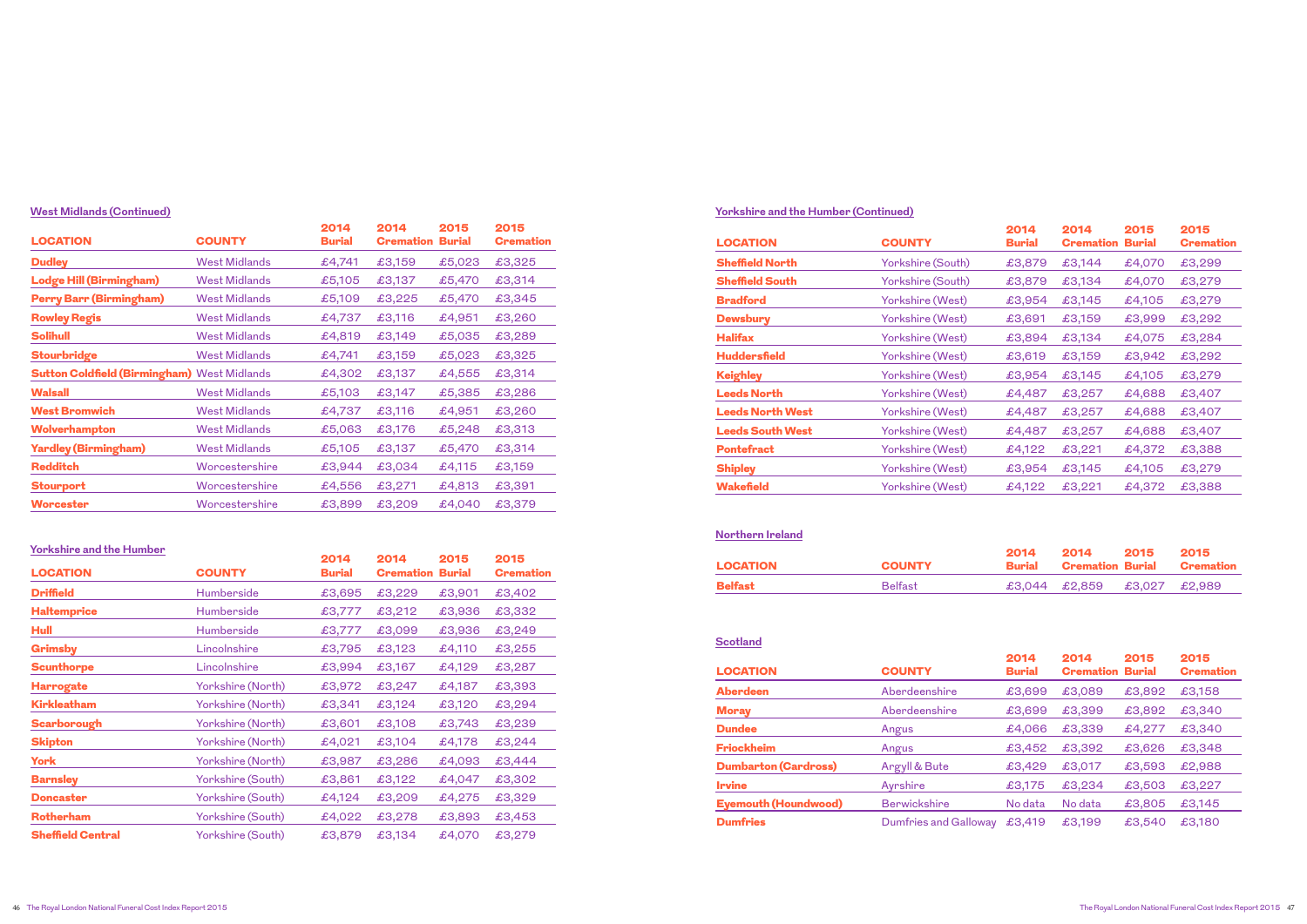| <b>LOCATION</b>          | <b>COUNTY</b>              | 2014<br><b>Burial</b> | 2014<br><b>Cremation Burial</b> | 2015   | 2015<br><b>Cremation</b> |
|--------------------------|----------------------------|-----------------------|---------------------------------|--------|--------------------------|
| <b>Edinburgh</b>         | Edinburgh                  | £3,881                | £3,172                          | £4,046 | £3,145                   |
| Leith                    | Edinburgh                  | £3,881                | £3,179                          | £4,047 | £3,150                   |
| <b>Warriston</b>         | Edinburgh                  | £3,881                | £3,179                          | £4,048 | £3,150                   |
| <b>Dunfermline</b>       | Fife                       | £3,490                | £3,128                          | £3,620 | £3,091                   |
| <b>Kircaldy</b>          | Fife                       | £3,490                | £3,128                          | £3,620 | £3,091                   |
| <b>Glasgow East</b>      | Glasgow                    | £4,311                | £3,071                          | £4,445 | £3,033                   |
| <b>Glasgow North</b>     | Glasgow                    | £4,688                | £3,134                          | £4,847 | £3,090                   |
| <b>Glasgow South</b>     | Glasgow                    | £4,311                | £3,071                          | £4,445 | £3,033                   |
| <b>Glasgow West</b>      | Glasgow                    | £3,221                | £3,129                          | £3,359 | £3,085                   |
| <b>Inverness</b>         | Inverness                  | £3,210                | £3,089                          | £3,502 | £3,103                   |
| <b>North Lanarkshire</b> | North Lanarkshire          | £3,454                | £3,162                          | £3,711 | £3,156                   |
| <b>Perth</b>             | Perthshire                 | £4,044                | £3,239                          | £4,211 | £3,214                   |
| <b>Greenock</b>          | Renfrewshire               | £3,252                | £2,986                          | £3,448 | £2,976                   |
| <b>Paisley</b>           | Renfrewshire               | £3,221                | £3,079                          | £3,359 | £3,065                   |
| <b>Melrose</b>           | <b>Scottish Borders</b>    | £3,474                | £3,194                          | £3,783 | £3,200                   |
| Ayr                      | South Ayrshire             | £3,495                | £3,108                          | £3,691 | £3,116                   |
| <b>South Lanarkshire</b> | South Lanarkshire          | £4,232                | £3,092                          | £4,348 | £3,048                   |
| <b>Falkirk</b>           | Stirlingshire              | £3,142                | £3,097                          | £3,355 | £3,065                   |
| <b>Clydebank</b>         | <b>West Dumbartonshire</b> | £3,443                | £3,079                          | £3,624 | £3,058                   |
| <b>West Lothian</b>      | <b>West Lothian</b>        | £3,290                | £3,194                          | £3,453 | £3,250                   |

# **Scotland (Continued)**

| <b>LOCATION</b>   | <b>COUNTY</b>   | 2014<br><b>Burial</b> | 2014<br><b>Cremation Burial</b> | 2015   | 2015<br><b>Cremation</b> |
|-------------------|-----------------|-----------------------|---------------------------------|--------|--------------------------|
| <b>Bridgend</b>   | <b>Bridgend</b> | £3,529                | £3,109                          | £3,765 | £3,264                   |
| <b>Cardiff</b>    | Cardiff         | £3,579                | £2,999                          | £3,740 | £3,144                   |
| <b>Llanelli</b>   | Carmarthenshire | £3,407                | £3,085                          | £3,534 | £3,234                   |
| Aberystwyth       | Ceredigion      | £3,181                | £3,169                          | £3,359 | £3,324                   |
| <b>Colwyn Bay</b> | Conwy           | £3,659                | £3,070                          | £3,840 | £3,181                   |
| <b>Bangor</b>     | Gwynedd         | £3,279                | £2.961                          | £3,560 | £3,146                   |

### **Wales**

| <b>LOCATION</b>    | <b>COUNTY</b>      | 2014<br><b>Burial</b> | 2014<br><b>Cremation Burial</b> | 2015   | 2015<br><b>Cremation</b> |
|--------------------|--------------------|-----------------------|---------------------------------|--------|--------------------------|
| <b>Port Talbot</b> | Neath Port Talbot  | £3,769                | £3,094                          | £3,913 | £3,214                   |
| <b>Narberth</b>    | Pembrokeshire      | £3,509                | £3,070                          | £3,632 | £3,193                   |
| <b>Pontypridd</b>  | Rhondda Cynon Taff | £3,211                | £3,099                          | £3,269 | £3,255                   |
| <b>Aberdare</b>    | Rhondda Cynon Taff | £3,288                | £3,099                          | £3,592 | £3,353                   |
| <b>Swansea</b>     | <b>Swansea</b>     | £3,804                | £3,059                          | £3,970 | £3,209                   |
| <b>Cwmbran</b>     | Torfaen            | £3,618                | £2,875                          | £3,835 | £3,221                   |
| <b>Barry</b>       | Vale of Glamorgan  | £3,459                | £3,153                          | £3,597 | £3,294                   |
| <b>Wrexham</b>     | Wrexham            | £3,873                | £3,145                          | £4,012 | £3,275                   |

# **Wales (Continued)**